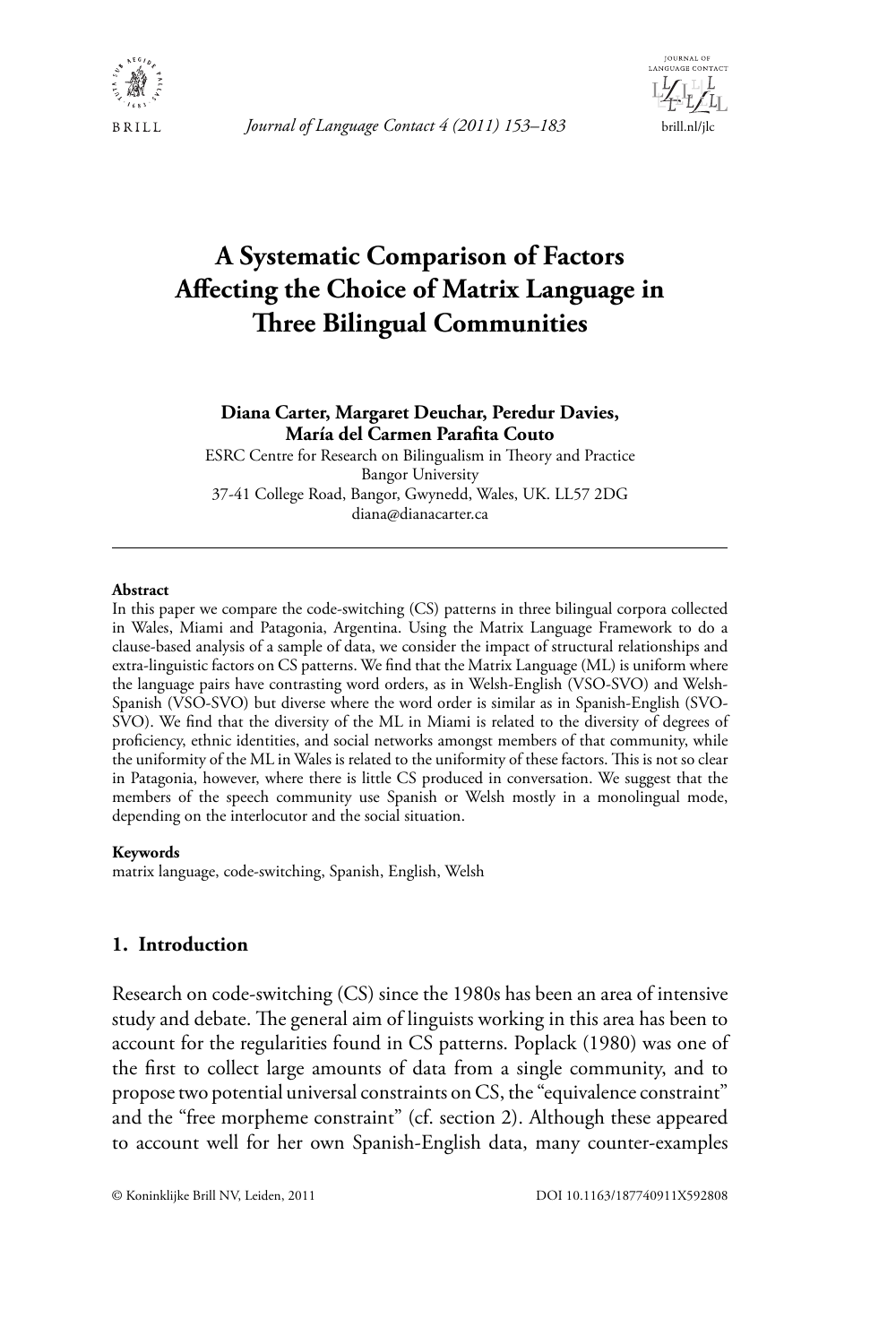were found in other language pairs (see e.g. MacSwan, 2009) and to this day linguists are trying to account in a systematic way for the great range of diversity in CS patterns while pursuing the idea that some regularities can be found.

In order to achieve this goal we argue that an analysis of more than one CS corpus is necessary, preferably with the same language found in more than one contact setting, and ideally with the languages involved belonging to more than one structural type. Furthermore, given that extra-linguistic factors play a role in CS patterns, researchers need access to information about those characteristics of speakers which seem to be shared as community norms, as well as those which vary from speaker to speaker. A comparison of CS in different language combinations between different communities will allow us to flesh out the contribution of both typological and extra-linguistic factors on bilingual speech patterns.

The study on which we will report meets the above criteria, in that we have collected three bilingual corpora from Wales, Miami and Patagonia involving three languages (Welsh, Spanish, English) of two structural types (VSO and SVO) in three different combinations (Welsh-English [VSO-SVO], Spanish-English [SVO-SVO], Spanish-Welsh [SVO-VSO]). In addition, all participants have completed questionnaires which provide information about a range of factors including age, gender, proficiency, identity, and social network.

In this paper we shall address the question of how clause-based CS patterns may be related to both structural and extra-linguistic factors in the three communities. Our analysis of CS patterns will make use of Myers-Scotton's (2002) Matrix Language Frame (MLF) model for reasons outlined in the next section and will draw on the results from our questionnaires in assessing the impact on CS patterns of proficiency in the two languages, identity and social network.

### 2. Selecting a model for the analysis of CS patterns

In order to analyze the code-switching patterns in the three corpora we considered that the model needed to be able to (1) deal with production data; (2) provide a clause-based analysis; and (3) cover both monolingual and bilingual clauses. First, a model that can deal with production data is clearly necessary for a corpus-based study, and because of the negative attitudes to CS in some communities we know that an approach based entirely on judgments as established in generative models might be influenced by prescriptive attitudes. Second, we favor a clause-based analysis because it is switching within the clause that has proved to be the most interesting to linguists due to the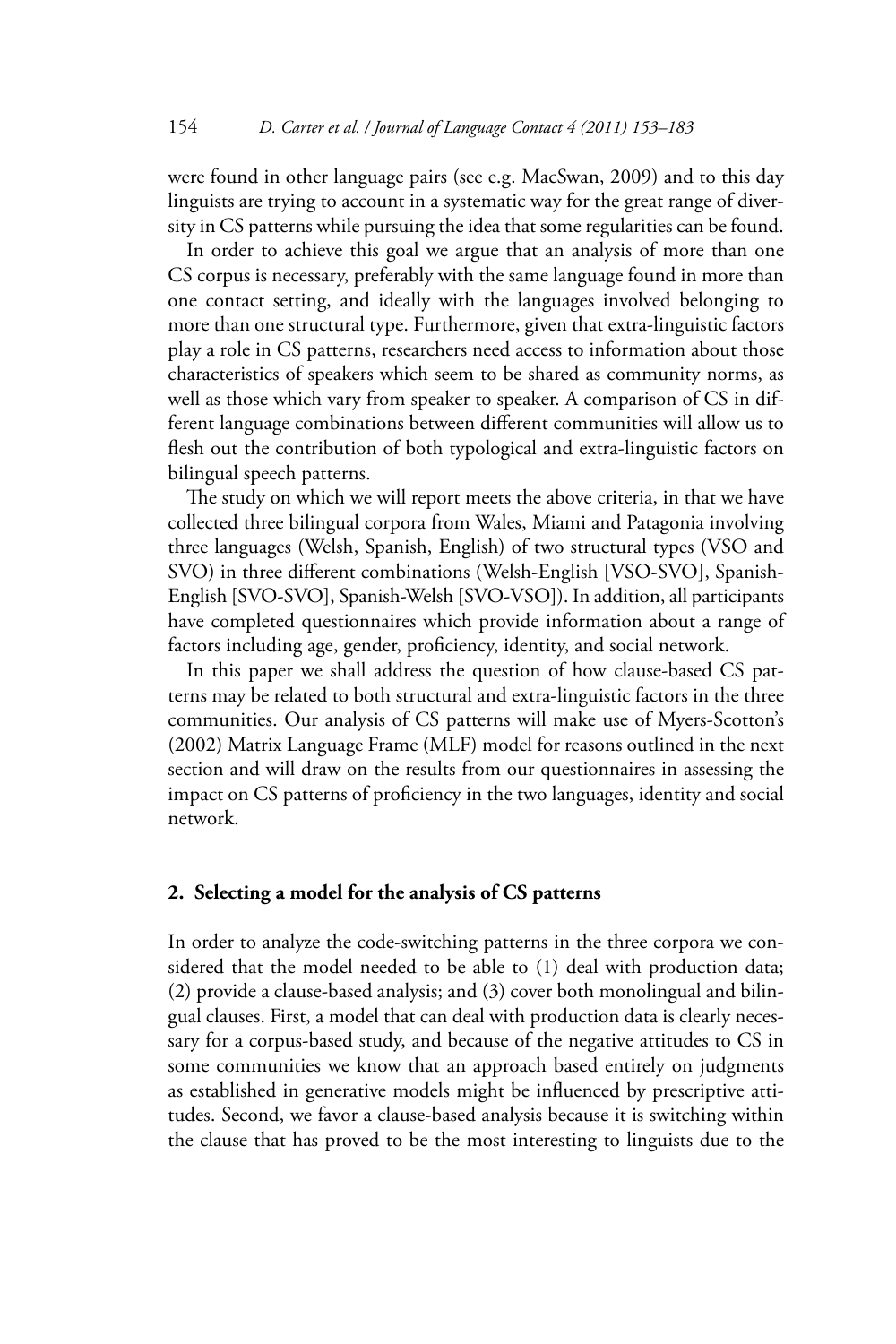challenges it poses for any syntactic theory. Third, a model which can be applied to both monolingual and bilingual clauses allows us to cover more of the data, and consider language choice within monolingual as well as bilingual clauses. We suggest that a CS model which addresses the relationship between bilingual clauses and monolingual clauses is preferable to a model that ignores this issue by assuming that CS data are fundamentally different from monolingual data.

We evaluated four different approaches to the analysis of CS in order to determine which approach best met these three criteria. These approaches were: Poplack's (1980) CS constraints; Muysken's (2000) typological approach; a Minimalist approach (MacSwan, 2000, 2005a, 2009); and the Matrix Language Frame (MLF) model (Myers-Scotton, 2002, 2009).

First we address Poplack's (1980) model involving syntactic constraints on CS, in particular the Equivalence Constraint and Free Morpheme Constraint. The Equivalence Constraint (1980: 228) proposes that CS can only occur at a point where the order of surface morphemes from two languages follows the syntax of both those languages, while the Free Morpheme Constraint (1980:227) posits that CS cannot occur between bound morphemes, such as between a verb stem and its inflection. Criterion (1) is satisfied by Poplack's model, since the constraints are originally based on data from a corpus of spontaneous speech collected from Spanish-English bilinguals from Puerto Rico (1980: 215), and the same constraints have been tested on other bilingual speech corpora. Although the focus in Poplack's analysis is on switches and switch points as a means of testing the constraints, her classification of the syntactic categories of switched segments as either intra-sentential or extrasentential means that the approach lends itself to a clause-based analysis and therefore satisfies Criterion (2). However, Criterion (3) is not satisfied by this model as it is not clear how it could be applied to monolingual clauses which lack switches.

Muysken's (2000) typological model of CS<sup>1</sup> aims to describe patterns of CS as a taxonomy rather than using the notion of constraints. Muysken suggests that CS can be categorized according to a three-part typology, where CS takes the form of either insertion, alternation or congruent lexicalization, all of which occur in different structural conditions and vary according to "specific bilingual settings" (2000: 3). Insertion in Muysken's typology consists of the use of one or more morphemes (including entire constituents) from one

<sup>&</sup>lt;sup>1</sup> Muysken refers to intrasentential CS as code-mixing (2000: 1), but we shall retain the term CS for the purposes of this discussion.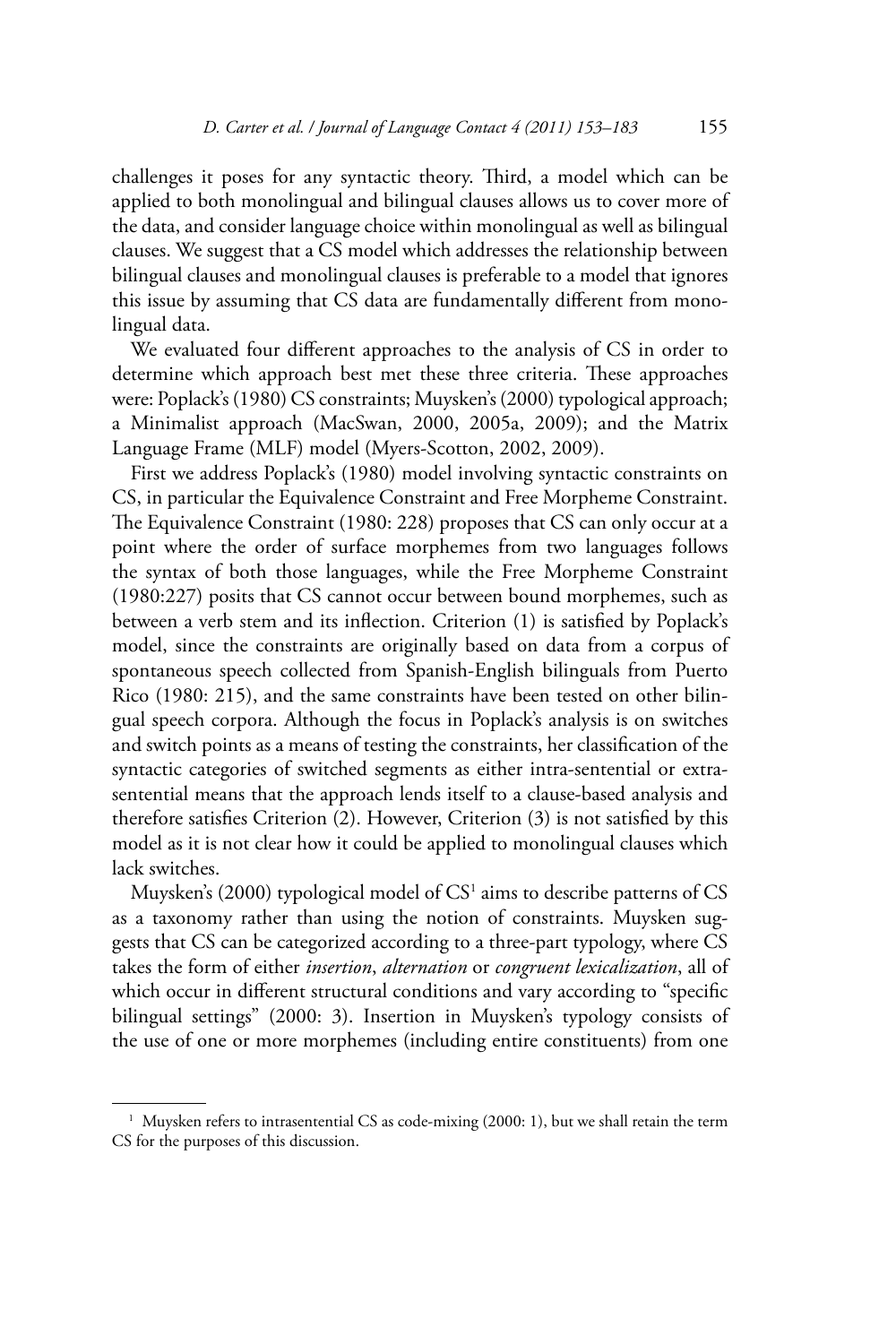language in a sentence which contains words from another. Alternation consists of an inter-clausal or intra-clausal switch from one language into another ("a true switch from one language to the other, involving both grammar and lexicon", 2000: 5), while maintaining congruence with the structure of both languages at the switch point. Finally, congruent lexicalization covers the phenomenon where both participating languages share structure for a given construction or part of a clause, and that shared structure can be filled with lexemes from either language or both languages (2000: 6). Muysken's CS typology has been applied to several existing corpora of bilingual production data, thus this approach satisfies Criterion (1). Muysken (2000)'s featurebased model was developed by Deuchar, Muysken and Wang (2007) into a scoring system which aimed to study CS data quantitatively at the clause level in a way that allowed the dominant CS pattern(s) for a given dataset to be identified (see Deuchar et al, 2007: 321 etc.). This approach thus satisfies Criterion (2). However, since the analysis focuses on the switch as a unit to be categorized, as in Poplack's approach, it cannot be applied to monolingual clauses and thus does not satisfy Criterion (3).

Next we discuss MacSwan's (2000, 2005) Minimalist approach to CS. the viewpoint of the Minimalist Program (MP) on CS. Authors such as MacSwan, (2005, etc.) argue that there is no need to have the concept of a "third grammar" to account for CS, since all instances of CS may be accounted for by using the grammar of monolinguals' speech, where lexically-encoded features are matched during the derivation of a sentence to produce a grammatical sentence (MacSwan, 2005: 15). It is doubtful whether the MP approach satisfies Criterion (1), since it is a generative approach concerned with speaker competence rather than production (Chomsky, 1995). While some quantitative analysis of CS using the MP has been undertaken (see Herring, Deuchar, Parafita and Moro, 2010), most of the research is concerned with grammaticality judgments and elicited data (cf. MacSwan, 2000), and it has not been extensively applied to corpora. Nevertheless, it does satisfy Criterion (2), since the  $CP<sup>2</sup>$  is recognized in generative grammar. It also satisfies Criterion 3 since it was originally developed for monolingual data and its proponents argue that its feature-checking approach make it easily extendable to bilingual data.

Finally we turn to the Matrix Language Frame model. Most existing studies that involve the application of the MLF model (e.g. Myers-Scotton, 1993, 2002; Schmitt, 2000; Smith, 2006; Deuchar, 2006; Deuchar and Davies, 2009;

<sup>&</sup>lt;sup>2</sup> CP = 'Complementizer Phrase' (CP), which is roughly equivalent to a clause. See also footnote 2.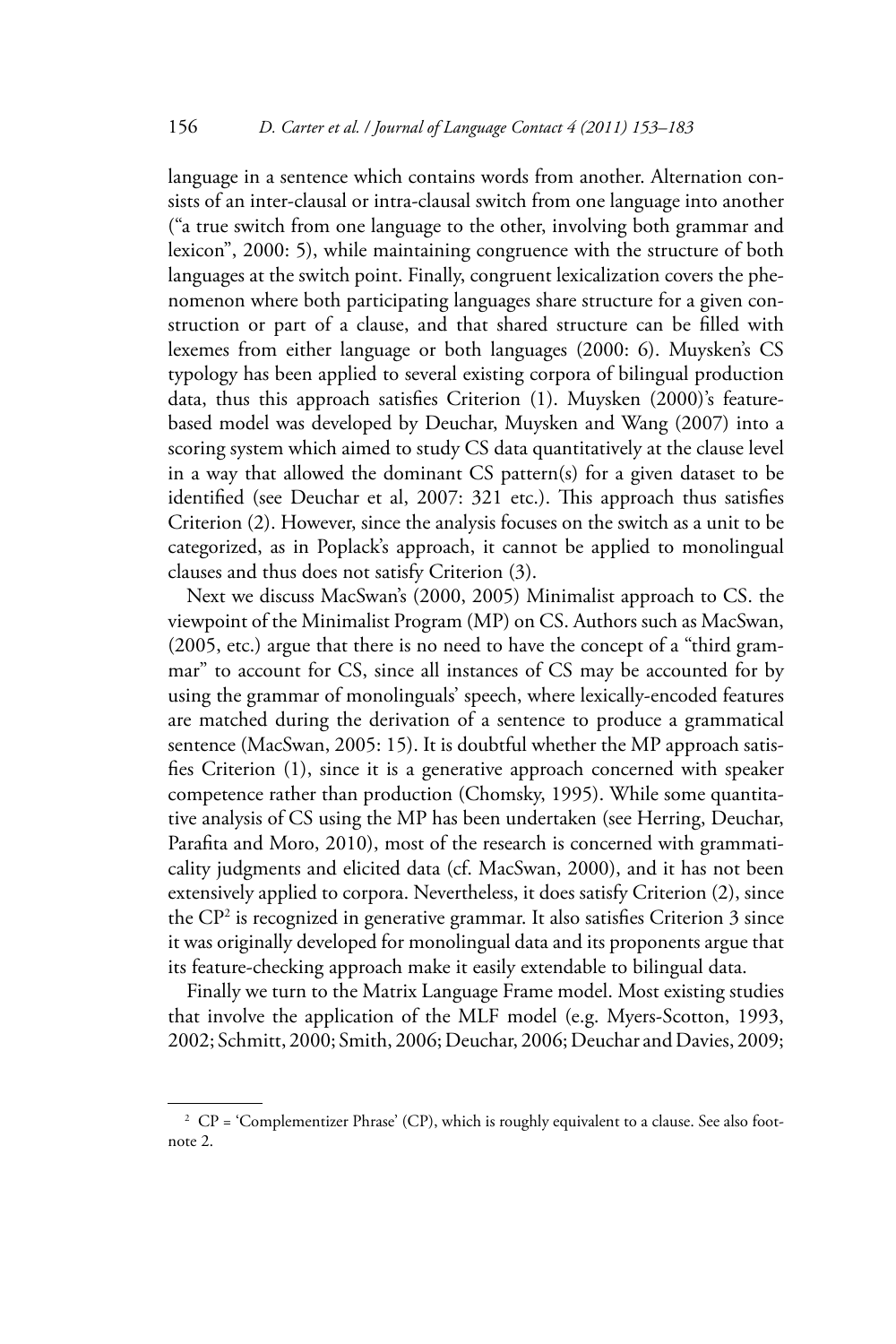|                                                         | Poplack's CS<br>constraints | Muysken's<br>CS typology | Minimalist<br>Program | Matrix<br>Language<br>Frame model |
|---------------------------------------------------------|-----------------------------|--------------------------|-----------------------|-----------------------------------|
| Designed to deal<br>with production<br>data             |                             |                          | $\times$              |                                   |
| Can analyze<br>individual clauses                       |                             |                          |                       |                                   |
| Applies to both<br>monolingual and<br>bilingual clauses | $\times$                    | $\times$                 |                       |                                   |

Table 1 Evaluation of various analytical approaches to CS

Davies and Deuchar, 2010; Davies, 2010) analyze production data in order to identify the ways in which a bilingual's two languages interact. Indeed, we are not aware of a study that uses the MLF model to analyze anything other than production data, so it satisfies Criterion (1). Studies like Deuchar (2006), Smith (2006) and Davies (2010) have shown how the MLF model can be used to analyze CS at the clause level, thus satisfying Criterion (2). Both Smith and Davies analyze both bilingual and monolingual clauses, showing that Criterion (3) is also satisfied. Lastly, as will be described below, the MLF model allows the identification of a matrix language (ML) in each monolingual and bilingual clause. The ML can thus be seen as a dependent variable with at least two variants, depending on the language source of the ML.

Table 1 summarizes the above in that it shows which of the criteria are satisfied by the four models.

As Table 1 shows, all four models can analyze individual clauses. However, that is the only criterion that is met by all the models. The MP approach differs from the other four in that it is not designed to deal with production data. Poplack's constraints approach and Muysken's typological approach both meet two of the criteria but cannot be applied to monolingual data. The MLF model is therefore the only one that meets all of the criteria, and has been selected by us for that reason. In the next section we will outline it in more detail.

#### 3. The Matrix Language Frame model

Myers-Scotton (2002: 8) proposes that in "classic code-switching" there is a base or Matrix Language (ML), which supplies the morphosyntactic frame for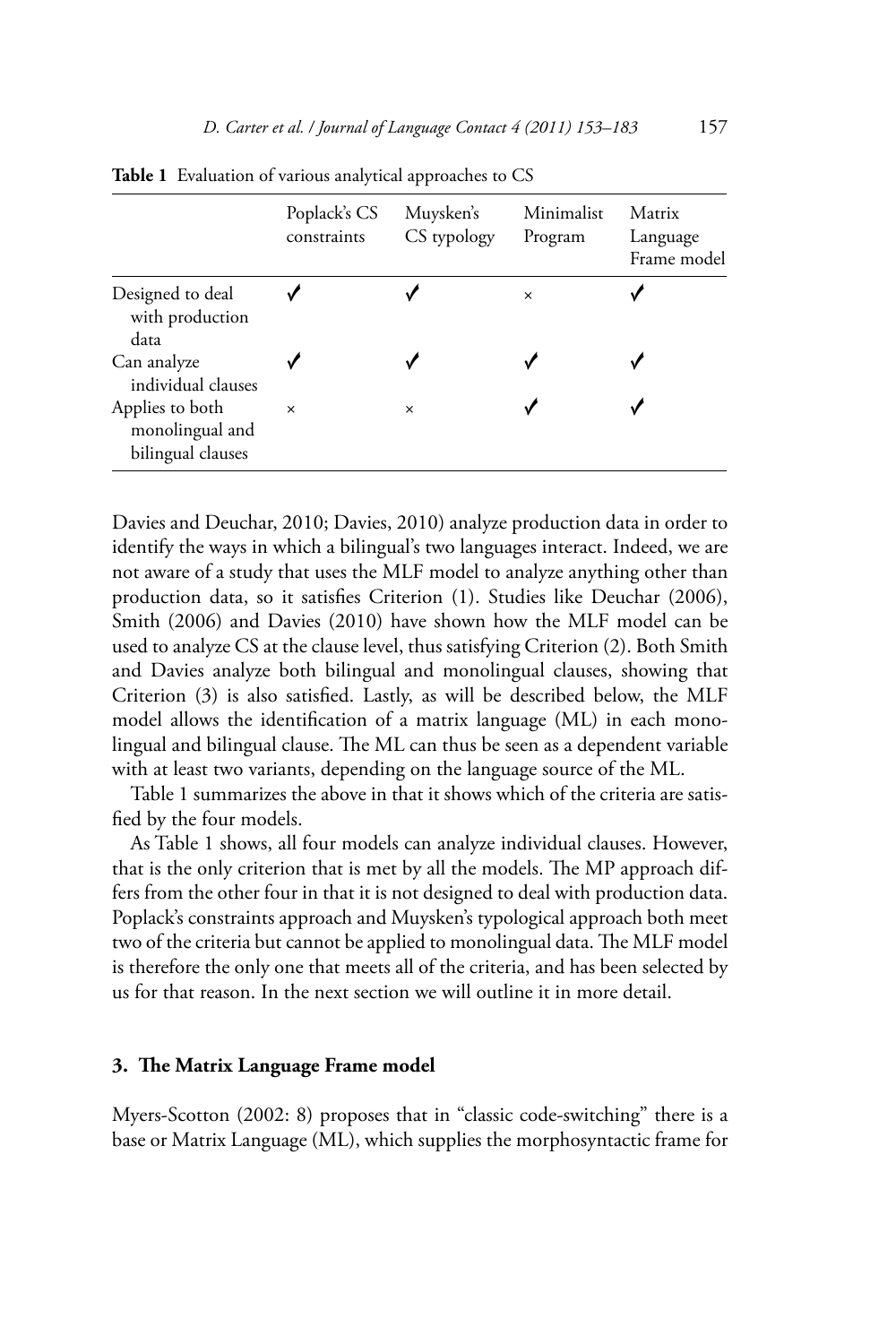158

the clause<sup>3</sup>, and an Embedded Language (EL), which provides inserted material consisting mostly of content morphemes. The ML of a clause may be identified by applying two principles: the System Morpheme Principle (SMP) and the Morpheme Order Principle (MOP). According to the SMP, the ML sources outside late system morphemes, which are morphemes that have "grammatical relations external to their head constituent" (Myers-Scotton, 2002: 59), and thus have to look outside their maximal projection for information about their grammatical form. An example of an outside late morpheme is finite verb morphology, since verbal morphology is dependent on the subject constituent for information about its form. Example<sup>4</sup> (1) from the Welsh-Spanish data can be used to demonstrate how the outside late system morphemes can help identify the ML of a clause.

|                                           | $(1)$ oedd |  | wedi | gorffen                                  | primaria | $erbyn$ <i>hyn</i> ? |                   |
|-------------------------------------------|------------|--|------|------------------------------------------|----------|----------------------|-------------------|
|                                           | be.IMP.3SG |  |      | he PRT.PAST finish.NONFIN primary_school |          | $-$ by               | this <sup>5</sup> |
| 'Had he finished primary school by then?' |            |  |      | (Patagonia 6)                            |          |                      |                   |

In Example (1) all the morphemes are from Welsh, apart from the Spanish noun *primaria* ('primary school'). The subject-verb agreement shown in *oedd* (third person singular of the verb 'to be' in the imperfect tense) is an example of an outside late system morpheme, which in this case comes from Welsh. Thus, based on the subject-verb agreement morphology, the ML can be identified as Welsh<sup>6</sup>.

<sup>&</sup>lt;sup>5</sup> We use the following abbreviations in glossing examples:

| 1SG | 1st person singular inflection | М             | masculine                        |
|-----|--------------------------------|---------------|----------------------------------|
| 3PL | 3rd person plural inflection   | <b>NONFIN</b> | nonfinite verb                   |
| 3SG | 3rd person singular inflection | <b>PAST</b>   | past tense                       |
| DEM | demonstrative                  | PRES          | present tense                    |
| F   | feminine                       | <b>PRT</b>    | nonperfective aspectual particle |
| INF | infinitive                     | PRT.PAST      | perfective aspectual particle    |
| IMP | imperfect tense                | SG            | singular                         |

<sup>6</sup> In illustration of the way that the MLF can apply to monolingual as well as bilingual data, note that if example (1) consisted entirely of Welsh lexical items, with the Spanish primaria replaced by ysgol gynradd ('primary school' in Welsh), the conclusions about the ML would be exactly the same.

<sup>&</sup>lt;sup>3</sup> According to Myers-Scotton (2002: 54), the unit of analysis is the Complementizer Phrase (CP), which she defines as the "syntactic structure expressing the predicate-argument structure of a clause". A bilingual CP contains bilingual constituents (Myers-Scotton, 2002: 56), which may include other CPs (ie. a complex clause with embedded CPs).

<sup>&</sup>lt;sup>4</sup> In all examples Welsh material is shown in *italics*, Spanish in **bold** and English in SMALL CAPS.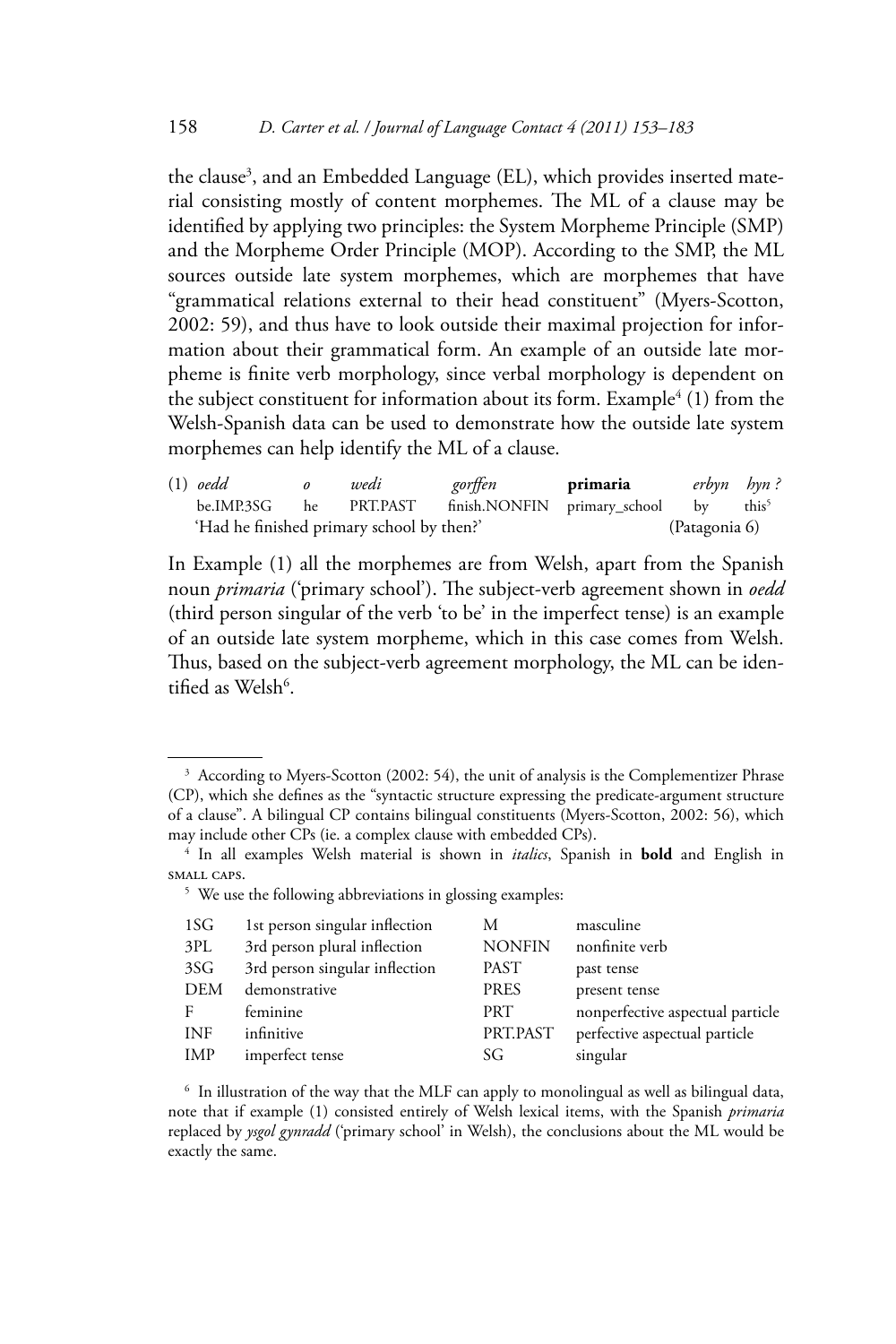The MOP states that word order will also be sourced from the ML, with the exclusion of what Myers-Scotton (2002: 139) calls 'EL islands', which are strings of morphemes that are well-formed according to the grammar of the EL. Example (2) from the Welsh-English data illustrates the use of morpheme order to identify the ML in the clause.

| $(2)$ mae                        | AMERICANS | γn         | mwy  | COMMERCIAL  |
|----------------------------------|-----------|------------|------|-------------|
| be.PRES.3SG                      |           | <b>PRT</b> | more |             |
| 'Americans are more commercial.' |           |            |      | (Fusser 27) |

If we apply the MOP to Example (2), we can determine that the ML is Welsh given that the finite verb *mae* precedes the subject *Americans* in Welsh verbsubject order position.

The MLF model has received some criticism. Critics have targeted, among other aspects, the model's assumption that a "third grammar" is required to explain patterns in CS speech compared with monolingual speech (e.g. Mac-Swan, 2005a, 2005b; Gardner-Chloros and Edwards, 2004), the definitions of types of morphemes in the model (e.g. MacSwan, 2005a), and have argued that certain types of CS which adhere to the principles of the MLF may nevertheless be deemed ungrammatical in syntax judgment tasks (e.g. González-Vilbazo & López 2011). Those supporting the MLF model have responded to some of these criticisms in print (e.g. Jake, Myers-Scotton & Gross, 2005, responding directly to MacSwan, 2005a-and responded to in MacSwan, 2005b), and we direct readers to such discussions for more detailed arguments both in favor of and against the MFL model. While we do not suggest that none of the above criticisms are valid, we do highlight the fact that the MLF model has been used numerous times by different researchers with few issues (see a review in section 4 below), and propose that the MLF, while not beyond criticism, is generally convincing and appropriate to the present study, as motivated in section 2 above.

### 4. Previous research

In this section we will review previous research applying the MLF model to CS data as well as previous research seeking to link CS patterns analyzed by a variety of models to extra-linguistic factors.

### 4.1 Application of the Matrix Language Frame model

All of the previous research that has applied the MLF model to Welsh-English data has found similar patterns (Deuchar, 2006; Deuchar and Davies, 2009;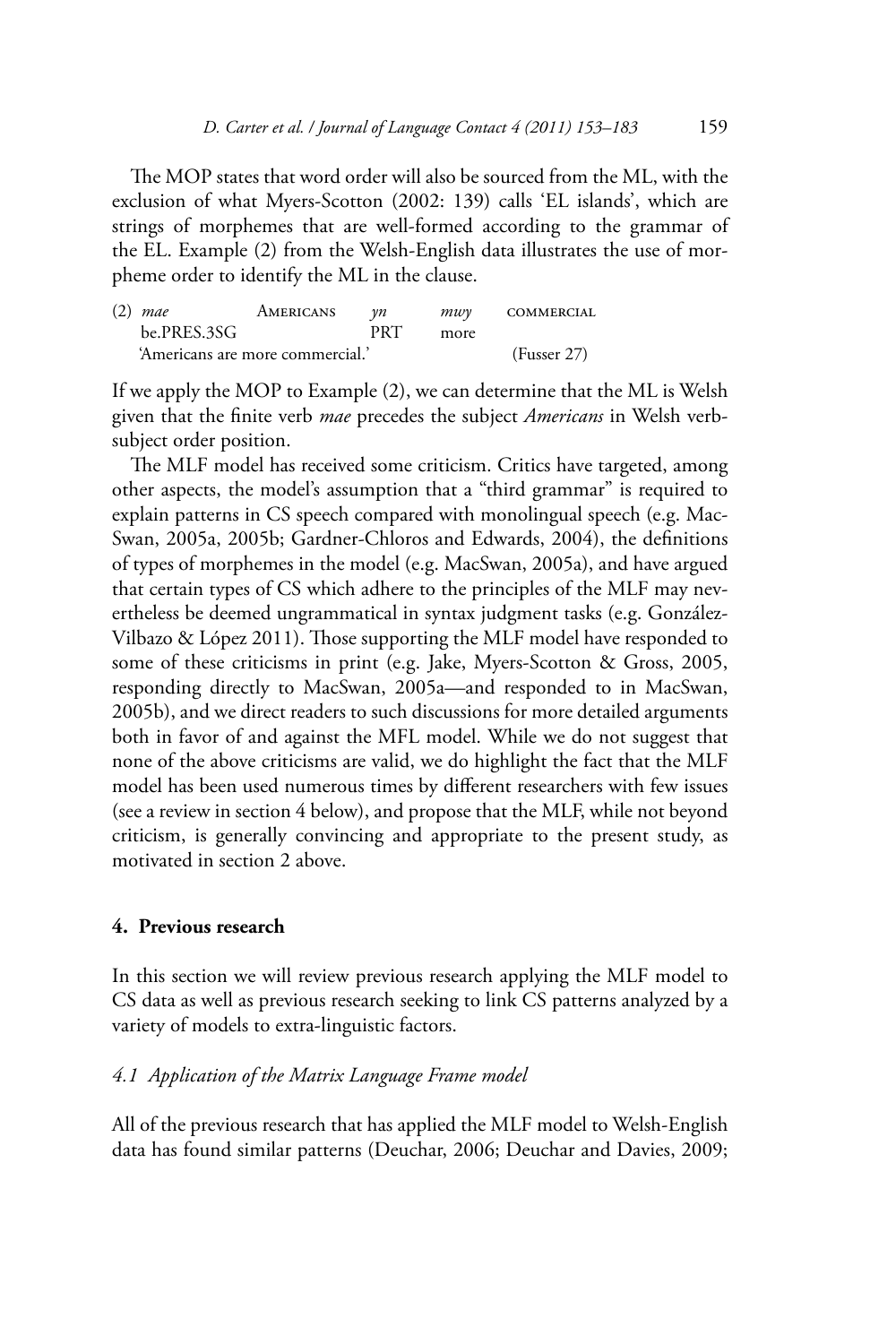Davies and Deuchar, 2010). Deuchar (2006) analyzed a sample of 163 bilingual clauses and was able to identify Welsh as the ML in 141 clauses and found that English was the ML in only four clauses. Davies and Deuchar (2010) applied the MLF to both monolingual and bilingual finite simple clauses (n=1816), and found that Welsh was the ML in 95.43% of the total clauses. When the bilingual clauses were analyzed separately, the results showed that the ML was almost categorically Welsh (n=335/336, 99.7%). Thus, given the findings from the previous studies, we expect to find similar patterns in the choice of ML in our data.

In contrast to the research focusing on Welsh-English data, less work has been done with Spanish-English and Welsh-Spanish language pairs within the MLF framework. To the best of our knowledge, this study presents the only analysis of CS patterns in Welsh-Spanish bilingual speech. The application of the MLF model to Spanish-English CS can be found in work by Moyer, in which she investigated the "usefulness of the matrix language concept" (1995: 192). She drew attention to possible difficulties in identifying the matrix language where the two languages in question shared the same word order, and argued that predicate-argument structure, subcategorization and thematic roles should also be taken into account. Other research conducted by Smith (2006) applied the MLF model to Spanish-English data collected from Latin American immigrants in Georgia. He analyzed data from naturally occurring conversations from 56 children and adults. Smith observed that the most common type of bilingual clause in the corpus was a Spanish clause with a single English lexeme insertion, so that the ML of the clause was identified as Spanish. Smith's study also looked at the relationship between CS patterns and the following social categories: age, gender, socioeconomic status, time spent in the US, time spent in US schools. The results showed that the participants who used monolingual English and more CS were younger, female, had a higher socioeconomic status, and spent more time in the US and in US schools.

### 4.2 Proficiency

In her classic study of Puerto Rican Spanish-English Poplack (1980) took into account information about the participants' language background and competence. Poplack found that there was a correlation between CS types (eg. extra-sentential and intra-sentential) and bilingual ability amongst the Puerto Rican speakers. She reported that "[balanced] bilinguals produce a far greater percentage of intra-sentential switches (682/1293, or 53%) than those who are Spanish-dominant (169/542, or 31%)" (Poplack, 1980: 609). Nortier (1990) investigated the relationship between CS types and bilingual proficiency in Dutch-Moroccan Arabic speakers. Bilingual proficiency was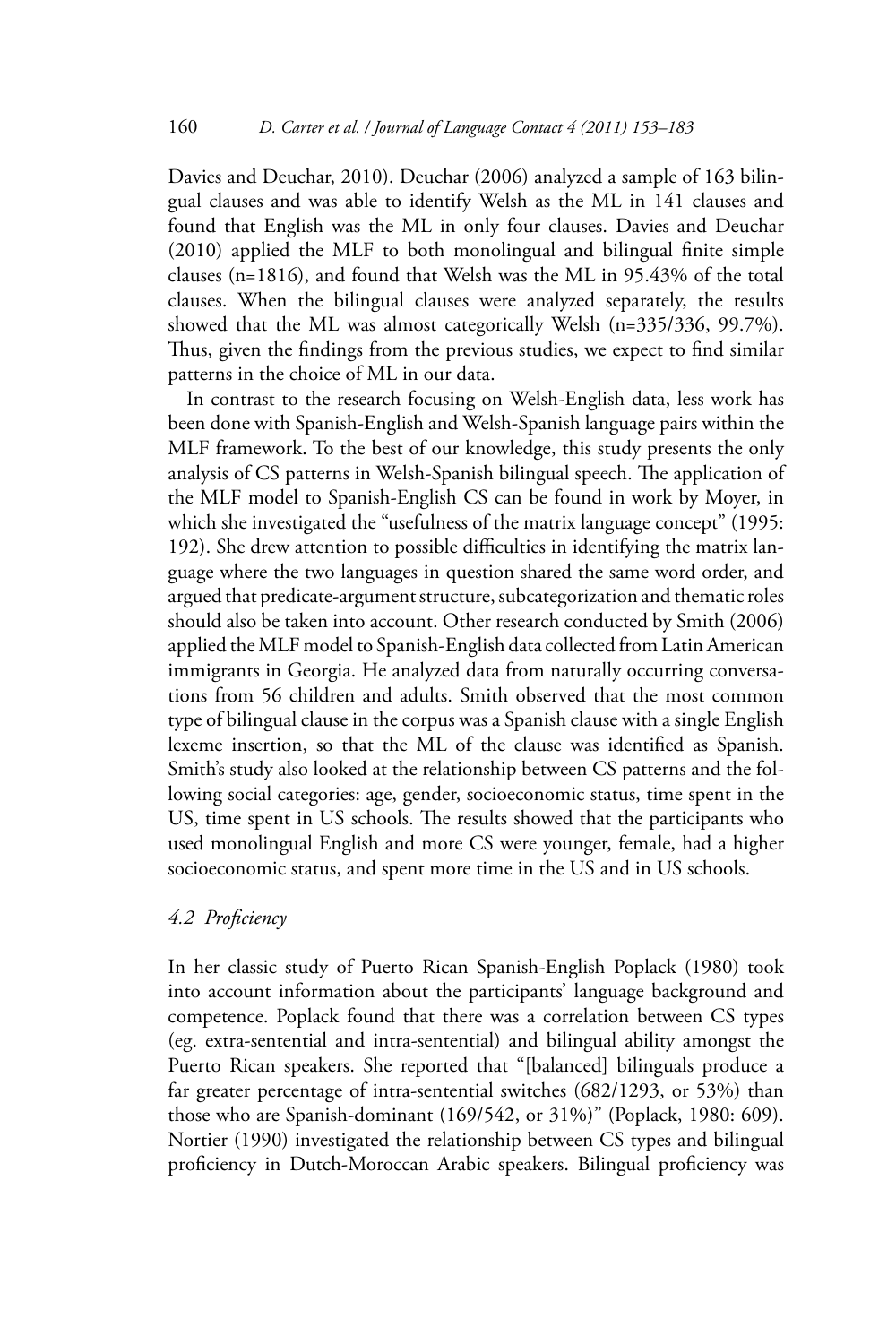measured through the implementation of four methods: self-report, actual language use, judgment of monolingual proficiency by native speakers, and error analysis (Nortier, 1990: 97). Nortier compared the results from the four methods in order to determine the speakers' degree of bilingualism and linguistic competence. Nortier concluded that there was a correlation between proficiency level and the use of intrasentential and single word switches, thus supporting the findings by Poplack (1980) in her study of Puerto Rican CS in New York. Berg-Seligson (1986), on the other hand, did not find a significant difference between levels of proficiency and the types of switches produced by Hebrew-Spanish bilinguals. She argued that intrasentential CS is not a universal measure of bilingualism or an indication of balanced bilingualism, and attributed the 'universality' of the constraints studied by Poplack to the typological similarity of Spanish and English.

Bentahila and Davies (1995) studied the effects of proficiency, among other factors, on patterns of CS by comparing the speech of Moroccan Arabic-French bilingual groups that differed in age and degrees of proficiency. They found evidence that conflicted with Poplack's predictions with respect to switch types. The older, more balanced bilinguals in their study tended to switch entire clauses (25.5% of switches), whereas the younger participants who were less proficient in French preferred to switch whole noun phrases (50% of switches) rather than clauses or sentences (Bentahila and Davies, 1995: 81). However, Bentahila and Davies (1995) suggest that the difference between the behavior of the two groups can be explained not only in terms of differences in proficiency, but also in terms of their exposure to differing language contact patterns.

In a MLF analysis of CS patterns in the speech of Tembisa residents, Finlayson, Calteaux, and Myers-Scotton (1998)tested the prediction "that there is a link between proficiency in the languages involved in CS and the types of CS constituents which are produced" (1998: 415). Specifically, they found that speakers whose proficiency was higher in English produced more Embedded Language (EL) islands in English than singly occurring English lexemes. Since the use of EL islands indicates that a speaker is proficient in the syntax of the EL, this finding demonstrates that proficiency plays a role in the language chosen to produce multi-word constructions, something that will be relevant to our study on the choice of the ML.

In what Myers-Scotton has termed 'classic code-switching' (2002: 25), the participating speakers will have full proficiency in the language used as the ML, and can have any degree of proficiency in the EL. We therefore propose that in our data, the language in which the speakers are most proficient will be the ML. If they are balanced bilinguals with equal proficiency in both languages, we posit that we will either find variation in the choice of ML, or if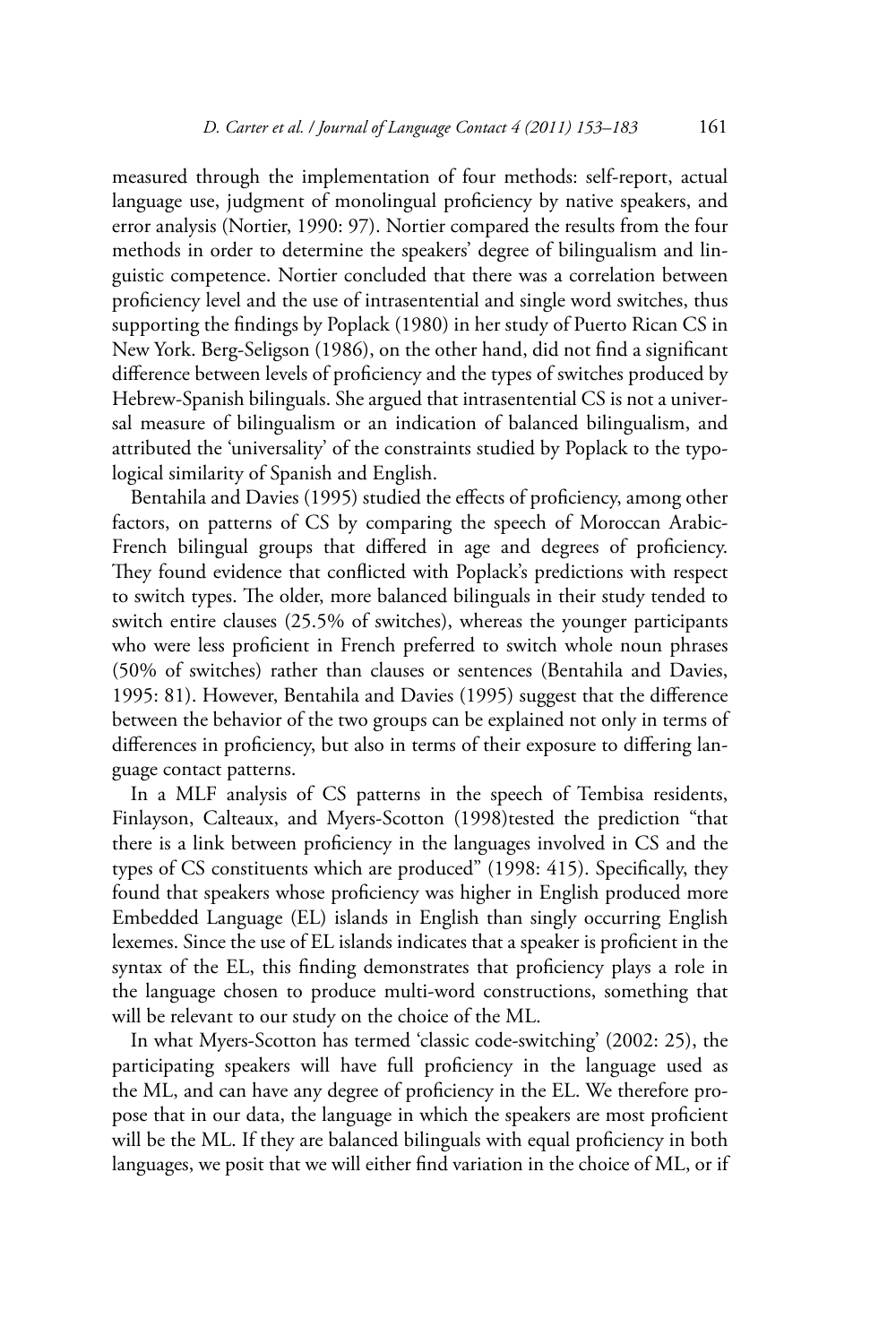they only choose one ML, then the choice might be due to other factors, either structural and/or social. However, according to Myers-Scotton, bilinguals are rarely completely balanced due to a variety of reasons, such as the age and manner of acquisition of the languages, and how the speaker uses the language in daily life.

### 4.3 Social identity

Considerable work has been done on the relationship between language and social identity, and more specifically, ethnic identity, primarily in the field of Conversation Analysis (see Gumperz, 1982; Le Page and Tabouret-Keller, 1985; Tabouret-Keller, 1997; Sebba and Wootton, 1998; Auer, 2005; De Fina, 2007; among others). Research by Sayahi (2002), explored the relationship between identity and CS in bilingual speech in three communities: Spanish-Valencian in Spain, Spanish-English in New York, and Arabic-French in Tunisia. Through the use of questionnaires, Sayahi had participants selfreport their identity and CS tendencies. According to Sayahi's findings, 68% of the Spanish-English bilinguals considered CS to be a sign of their identity (2002: 377). For the Arabic-French group, Sayahi used conversational analysis to argue that the participants switched from Arabic to French in order to reinforce their socioeconomic identity through the use of the dominant language. To our knowledge, none of the previous research has explored the link between ethnic identity and the choice of ML. Our study seeks to investigate this relationship, by employing a quantitative methodology, rather than taking a conversation analysis approach. Finlayson et al (1998: 395) argue that "language is both an index of identity and a tool of communication" and that CS provides a means not only of accommodation to interlocutors but also as a means of "projecting multiple identities for themselves" and associating with more than one social group. If we consider this from the point of view of the MLF, we posit that the choice of ML will be in the language most associated with the identity held by the speaker. Thus, a participant who has self-identified as Welsh will communicate their membership in the Welsh community through the use of Welsh predominantly as the ML. In the case of diversity of the ML, we expect a more diverse reporting of identity, as our results will show.

### 4.4 Social network

A social network can be described as a web of individuals who are linked to one another based on friendship, kinship, or other types of social relationships (cf. Wei, Milroy and Ching, 2000; also Milroy, 2002). When used as a tool for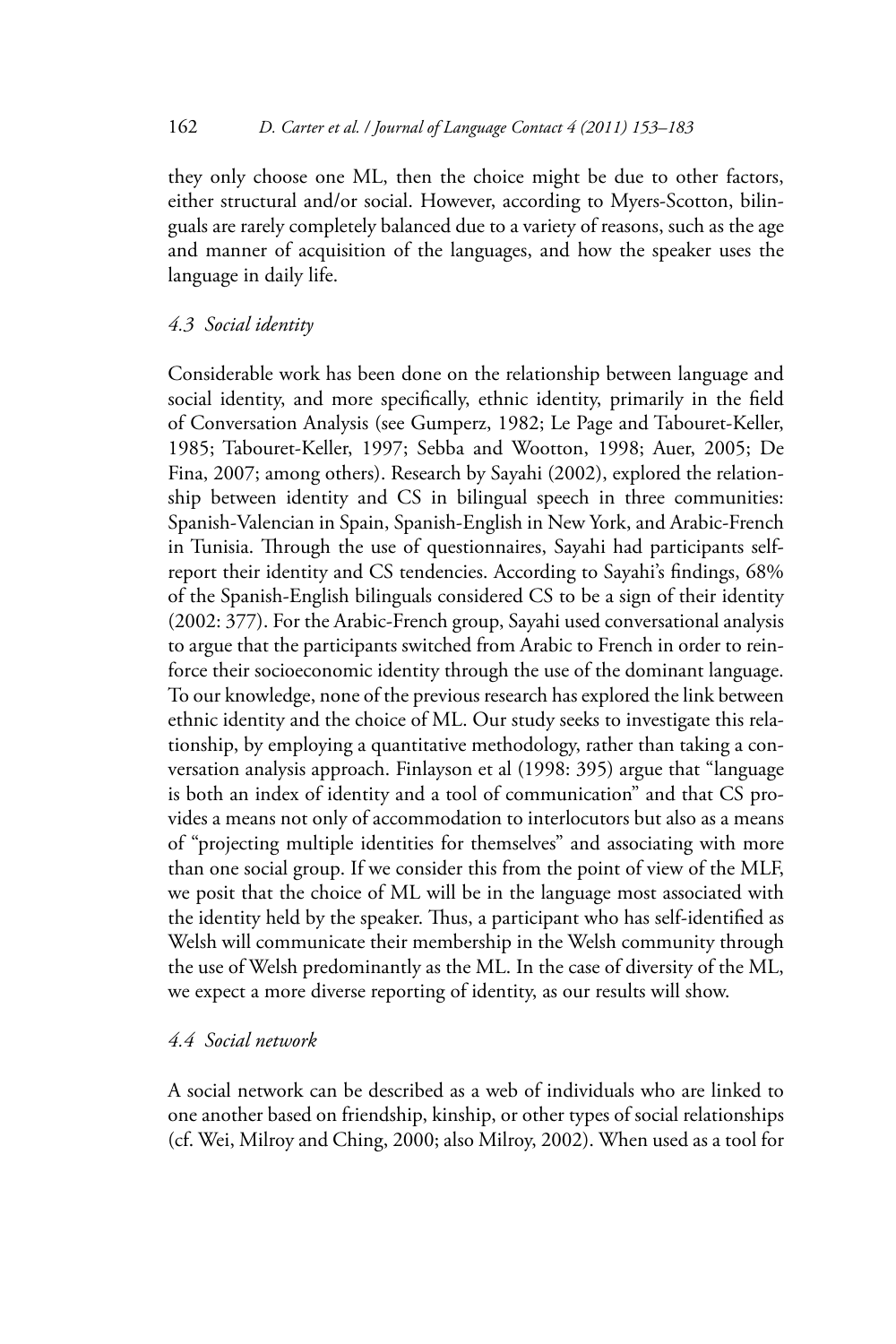analysis, it can shed light on the cultural practices of a community, including language choice and code-switching patterns (Wei et al, 2000: 157). In one of the first applications of social network analysis to a bilingual community, Gal (1978, 1979) demonstrated how the linguistic behavior of bilinguals could be influenced by the types of social contacts maintained by a speaker. Gal conducted a detailed language and social network analysis of 32 bilingual speakers of German and Hungarian in Austria. She tested the relationship between age, degree of *peasantness*, social network, and language choices. The degree of peasantness was determined through the application of eleven criteria relating to a peasant lifestyle, such as the ownership of animals. Participants' social networks were defined in terms of people the participants had interacted with either that day or over the three previous days. Gal found a correlation between language choice and peasantness of network. In particular, she reported that "The more peasants the individual has in her or his social network the greater the number of social situations in which that individual uses [Hungarian]" (Gal 1978:8). Gal concluded that "the analysis of social networks illustrates the ways in which speakers exercise control over each other's linguistic presentations of self and thereby contributes to explaining the variation between informants in their patterns of language choice" (1979: 151).

While Gal focused on language choice more than specific CS patterns, the relationship between CS patterns and social network was studied by Milroy and Wei (1995). They quantified the networks of Chinese-English bilinguals from the Tyneside community in Newcastle, UK, in order to link the proportion of Chinese contacts with observed language choices. Milroy and Wei argued that social networks could account for patterns of CS language choice better than gender, generation, and occupation. The results from their analysis revealed that the speakers with a higher proportion of Chinese contacts were more likely to use monolingual Chinese with bilingual interlocutors.

Wei et al, (2007: 141) define 'strong first-order network ties' as those members of a network who a speaker would interact with regularly, or go to directly. In our study, we examine social networks constituting five strong ties that each speaker interacts with in daily life. Through use of the social network approach, we aim to account for the language choice patterns in the three distinct bilingual communities described below.

#### 5. The bilingual communities

The present study compares CS patterns across three bilingual communities: 1. Spanish-English bilinguals from Miami, Florida; 2. Welsh-English bilinguals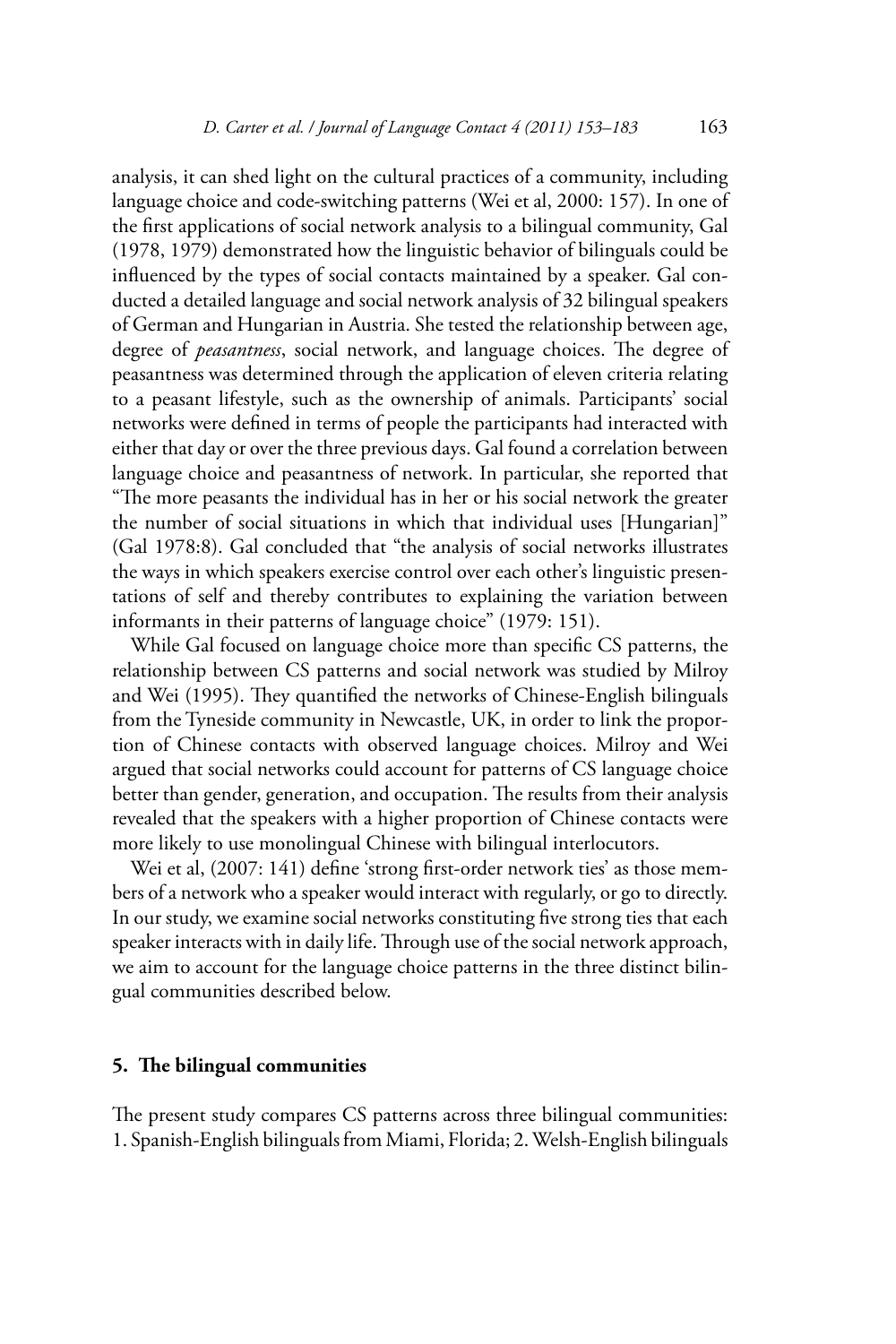from North Wales, UK; and 3. Welsh-Spanish bilinguals from Patagonia, Argentina. In this section we present a brief description of the community members, language history, and bilingual education in each region. Through this description our aim is to portray the previous and current state of bilingualism in each community, and how its evolution has been impacted by the language medium of education.

### 5.1 Miami

The bilingual community under study in Miami is a relatively young community, which began in the 1960s (Gathercole, 2007), due to an influx of immigrants from Cuba after the Cuban revolution. These early immigrants were those responsible for the first Spanish-English bilingual education program that was established at the Coral Way primary school (Dade County, Miami) in 1963 (García, 2009). By the end of the 1960s the number of bilingual schools had grown to fourteen. As years passed, however, the motivation for bilingual schools diminished until only four bilingual schools remained in 1984 (García and Otheguy, 1985).

In Miami there are monolingual English speakers, bilingual Spanish-English speakers, and second language learners of English (Gathercole, 2007). Adult monolingual Spanish speakers can still be found today in Miami due to a continual influx of new Spanish speakers from Cuba and other Central and South American countries. In Miami-Dade County 59.2% of the population is Spanish-speaking<sup>7</sup>. According to Gathercole (2007), the most fluent bilingual speakers in Miami are the second and third generation children of Hispanic immigrants. Both languages are used by bilinguals on a daily basis, regardless of socioeconomic levels, and are visibly present on street signs, in advertising and also in literature (Gathercole, 2007).

## 5.2 Wales

Welsh, the indigenous language of Wales, is descended from the language spoken in Britain since circa 600 BC (Deuchar, 2005). English, on the other hand, was historically the language of migrants to Britain during the middle ages and later. Welsh was the official language of Wales until the 16<sup>th</sup> century, despite the upper classes increasingly turning towards English during the preceding centuries (Jones, 1993: 539), but Henry VIII's 'Acts of Union' in

<sup>7</sup> http://censtats.census.gov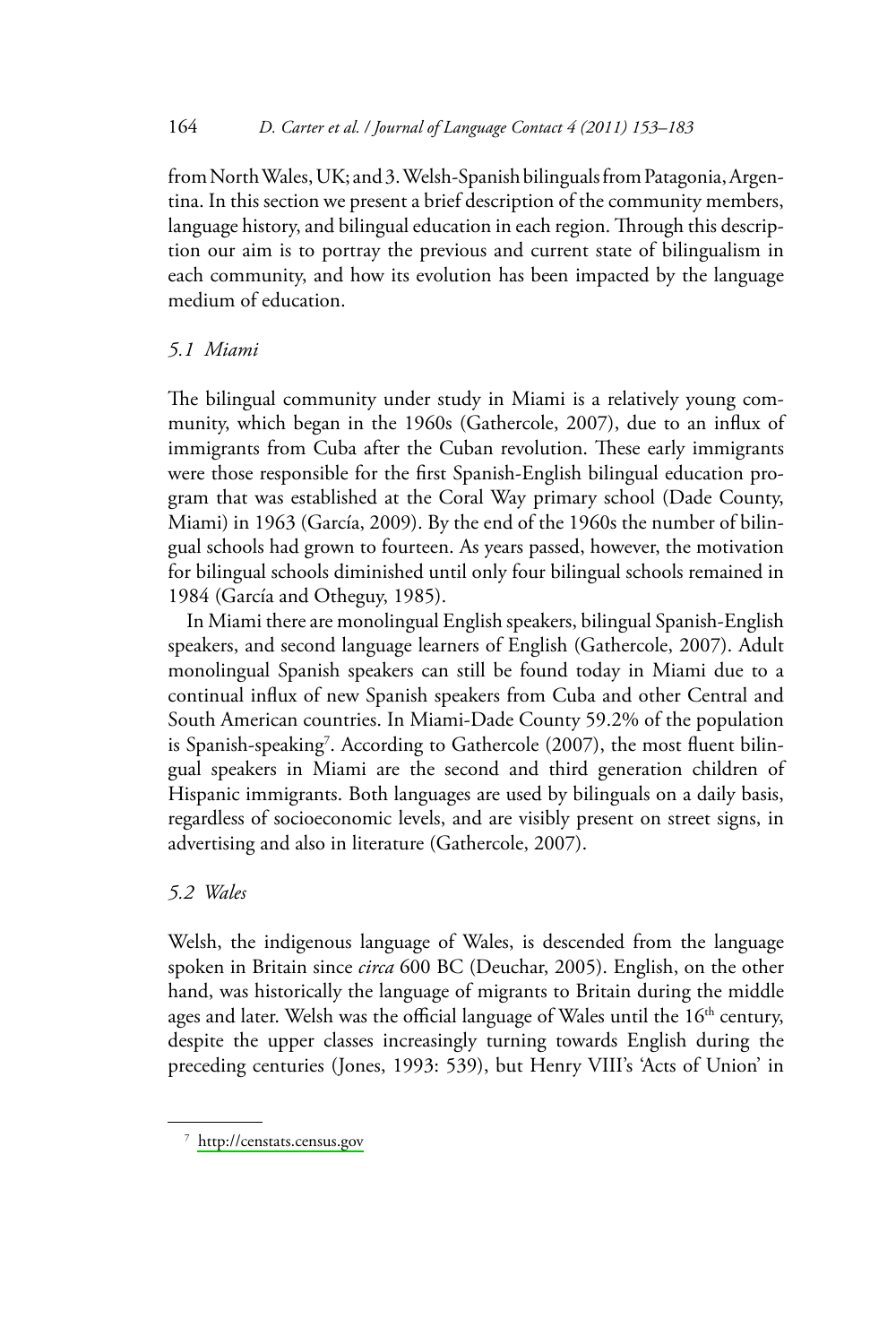1535-1542 firmly established English as the new official language in courts of law and public office (Jones, 1993). Deuchar (2005: 621) describes these laws as the "final stage of the linguistic colonization of Wales". The repercussions of these measures influenced many aspects of Welsh society for many centuries, particularly in the case of education, where English was the *de facto* language of tuition in schools until the 20<sup>th</sup> century—indeed, it was the unofficial policy of some schools during the 19<sup>th</sup> century to punish pupils for speaking Welsh in the classroom (Jones, 1993: 548).

About 21% of the current Welsh population speaks Welsh, according to the 2001 UK census, although proportions of Welsh speakers today vary from area to area, from a high proportion in Gwynedd in the north (69%) to much lower proportions in other regions, e.g. 9.3% in Monmouthshire and 9.5% in Blaenau Gwent<sup>8</sup>. A large number of Welsh speakers are native or native-like in both Welsh and English (Thomas and Gathercole, 2005), and no speakers are thought to be monolingual in Welsh (except perhaps very young children).

Today, a large proportion of the school-age population in Northwest Wales attends school through the medium of Welsh<sup>9</sup>. The first Welsh-medium primary school was opened in 1947 and the first secondary school followed in 1956 (Baker and Prys Jones, 1998). The 1993 Welsh Language Act<sup>10</sup> declared Welsh and English to be equal in many aspects of public life, and since 1999 Welsh has been a compulsory subject in primary and secondary schools. Thus, children are now able to learn Welsh at school, at home, or both. Welsh is also visible in daily life: on signs, in literature and the media, on Welsh television, and in official government documents. There is also support for Welsh in cultural activities: for example, Welsh-speakers have the opportunity to participate in Welsh choirs or music groups, and often take part in Welsh festivals called *eisteddfods*.

### 5.3 Patagonia

The Welsh community in Patagonia was first established in the 19<sup>th</sup> Century as a response to the increasing dominance of English and the Anglican Church in Wales. Over the course of fifty years from 1865 onwards, 3000 Welsh

<sup>&</sup>lt;sup>8</sup> These results are taken from the following document: http://www.byig-wlb.org.uk/ english/publications/publications/332.doc or http://tinyurl.com/censuscomparison

<sup>&</sup>lt;sup>9</sup> Lewis (2008) reports that, in 2007, 30.5% of primary schools in Wales taught through Welsh, and 15.4% of secondary school pupils in Wales were being taught Welsh as a first language.

<sup>&</sup>lt;sup>10</sup> See e.g. http://www.legislation.gov.uk/ukpga/1993/38/contents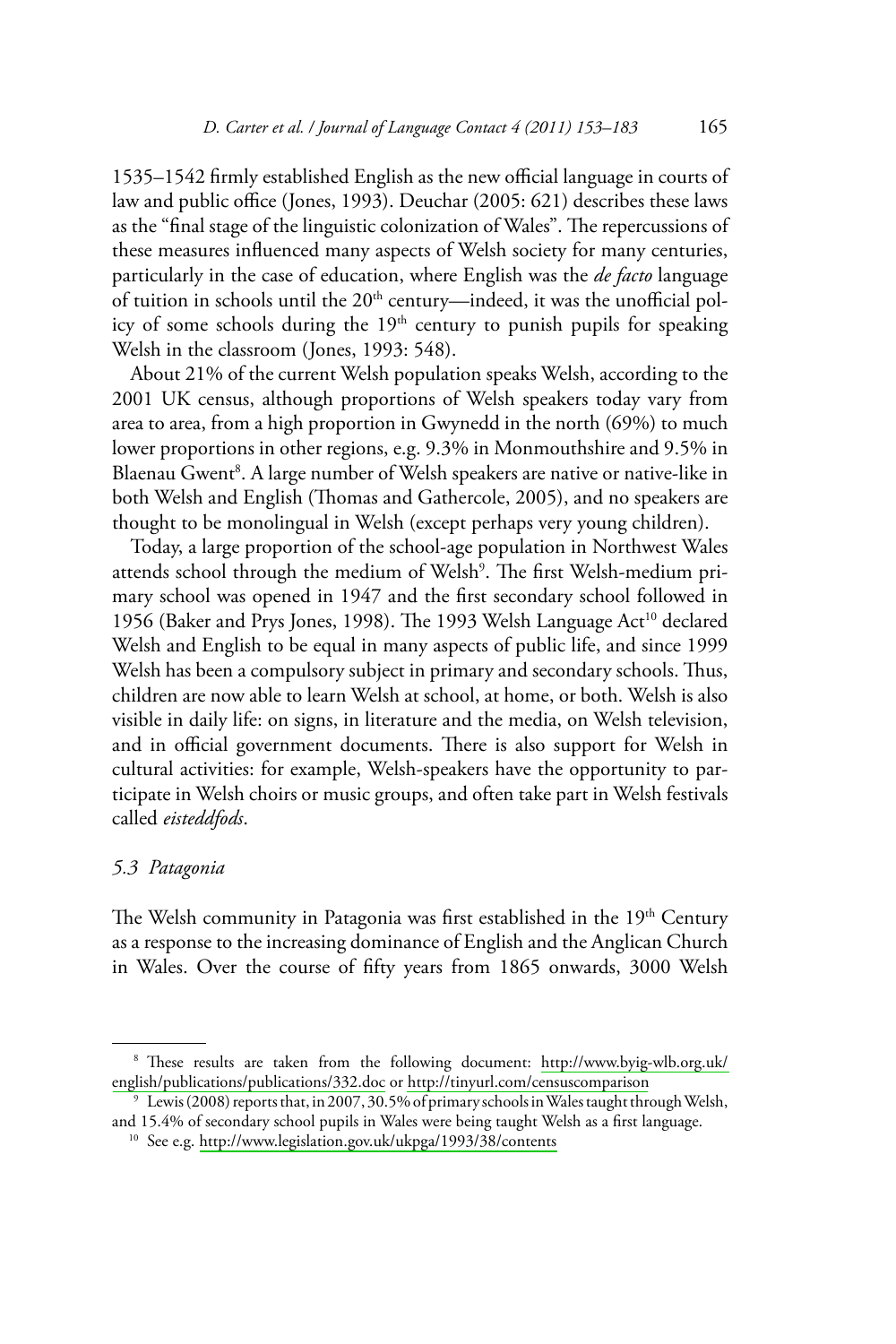speakers emigrated to Argentina and settled in the Chubut Valley (Rawson, Trelew, Gaiman, and Dolavon) and along the Cordillera de los Andes (Trevelin, Esquel), having been allocated land by the Argentinean government (Johnson, 2009). The original motivation for establishing the colony was to create a Welsh community isolated from other settlements, where the Welsh people could preserve their language, culture, and religion. Initially, the colony was self-sustaining, and had its own government and education system, although the administrative practices of the government were conducted in Spanish. In time, however, it became a legal requirement to attend school through the medium of Spanish and the Welsh community began to integrate into the wider Spanish-speaking community. Currently there is a recently established bilingual Welsh-Spanish medium primary school in Trelew, and students may study Welsh as part of their curriculum in schools in the Gaiman region. (Johnson, 2009).

During the period between 1920 and 1965, Spanish became the lingua franca of the Chabut province (Gutiérrez and Jones, 2006). As the Welsh lost their status in society due to economic developments and the end of immigration, Welsh was used mostly by Welsh-speaking families and in certain religious circles (Johnson, 2009). There has been, however, an improvement in the attitude toward the Welsh language since the 1990s, and a revival of the eisteddfod. As in the case of the eisteddfods in Wales, these Welsh festivals are popular annual competitions for choirs, folk dancing, poetry, and other performances. Often Welsh performers from Wales travel to Patagonia on vacation and to participate in the local festivals.

### 6. The Focus of our Study

As outlined in the introduction, we are interested in how clause-based CS patterns may be related to both structural and extra-linguistic factors in the three communities. This question may be formulated in terms of specific predictions which we tested on our data. Our first prediction addresses the possible role of structural, language-internal factors in CS patterns. Chan (2009) has suggested that there may be a universal tendency to select only one ML unless the two languages have similar word order. When a speaker is code-switching between a SVO and SOV language, the most optimal option is to activate either word order, rather than the less optimal options of activating both or neither. The choice between the two word order options, however, is governed by sociolinguistic factors (2009: 193). Our three corpora vary in that one (Spanish-English) involves languages with a similar SVO word order whereas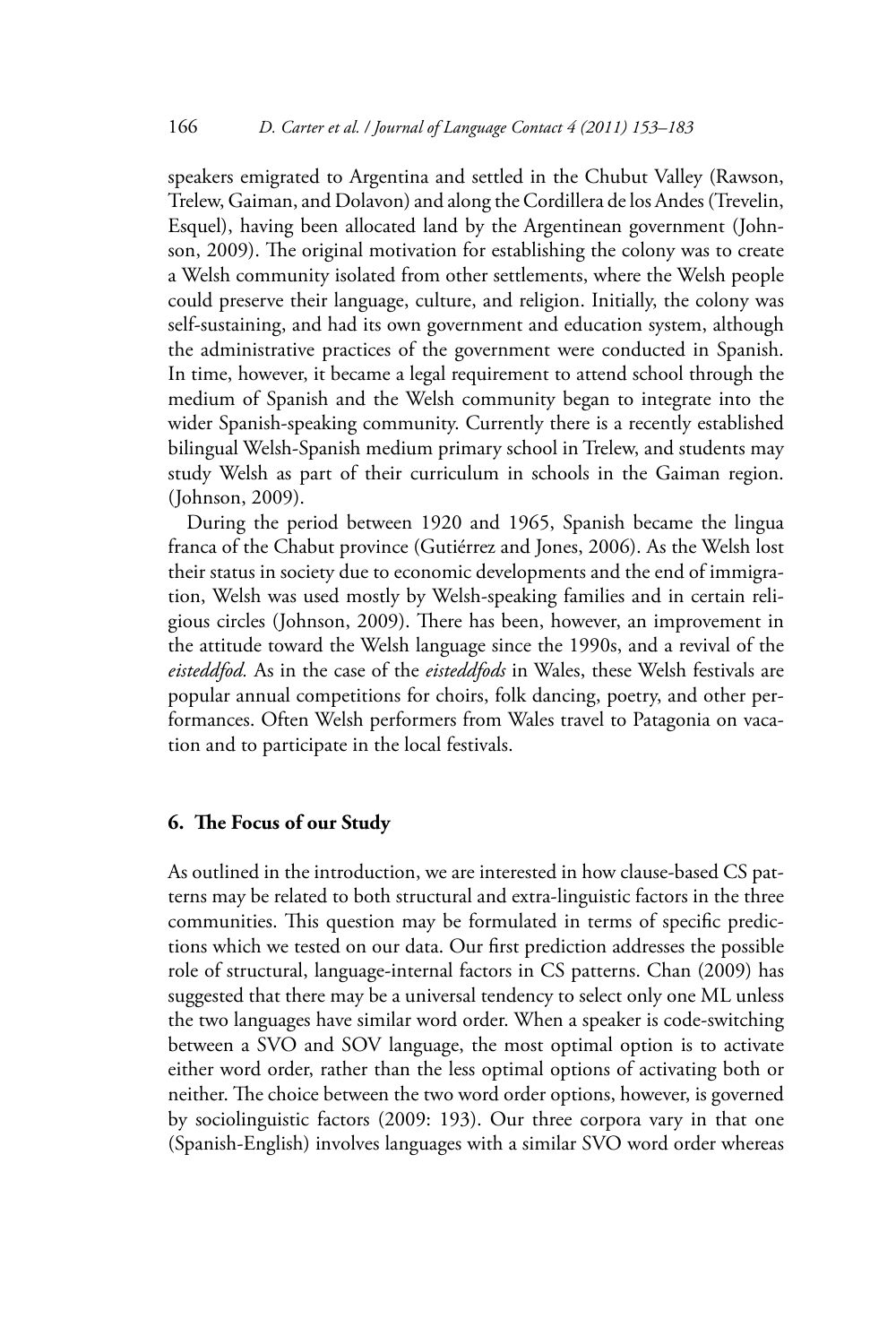the other two (Welsh-English and Welsh-Spanish) involve languages with contrasting orders, VSO and SVO. If Chan is right then we may expect a relatively uniform choice of ML in the Welsh-English and Welsh-Spanish data, but a variable choice in the Spanish-English data.

Our second prediction concerns extra-linguistic factors which affect bilingual speech patterns, and thus may specifically predict ML choice. This applies to proficiency, ethnic identity, and social network. Our predictions in relation to these factors as are follows:

- 1. Proficiency: we expect to find a high level of proficiency in the language(s) selected as ML. This is in line with Myers-Scotton's (2002: 25) claims that high proficiency is needed in a language for it to be used as an ML, and is supported by the correlations that have been established between proficiency levels and CS types (Poplack, 1980; Nortier, 1990; Finlayson et al, 1998).
- 2. Identity: where there is homogeneity, the language associated with that identity will also be the most common ML. This prediction is based on the finding that CS can be seen as a tool for projecting or reinforcing identity (cf. Finlayson et al, 1998, Sayahi, 2002).
- 3. Social network: where there is homogeneity, the most common language of the social network will also be the most common ML. This is based on evidence that patterns of language choice can be influenced by social contacts (cf. Gal, 1978, 1979; Wei et al, 2007).

## 7. Method

### 7.1 Data collection

In order to maintain consistency and comparability, a similar method was used for participant recruitment and data collection for all three corpora. Potential participants were recruited through a variety of means, such as media announcements, recruitment letters, posters, and the "friend of a friend" approach (see Milroy, 1987). 151 Welsh-English participants from Wales, 85 Spanish-English participants from Miami, and 92 Welsh-Spanish participants from Patagonia were recorded having natural conversations in pairs or groups of three for approximately half an hour using either a Zoom or Marantz portable recording device. The participants were able to choose their own bilingual recording partner and often chose a friend or family member. They could speak freely about a topic or topics of their choice. In order to minimize the Observer's Paradox (Labov, 1972), the investigator was not present for the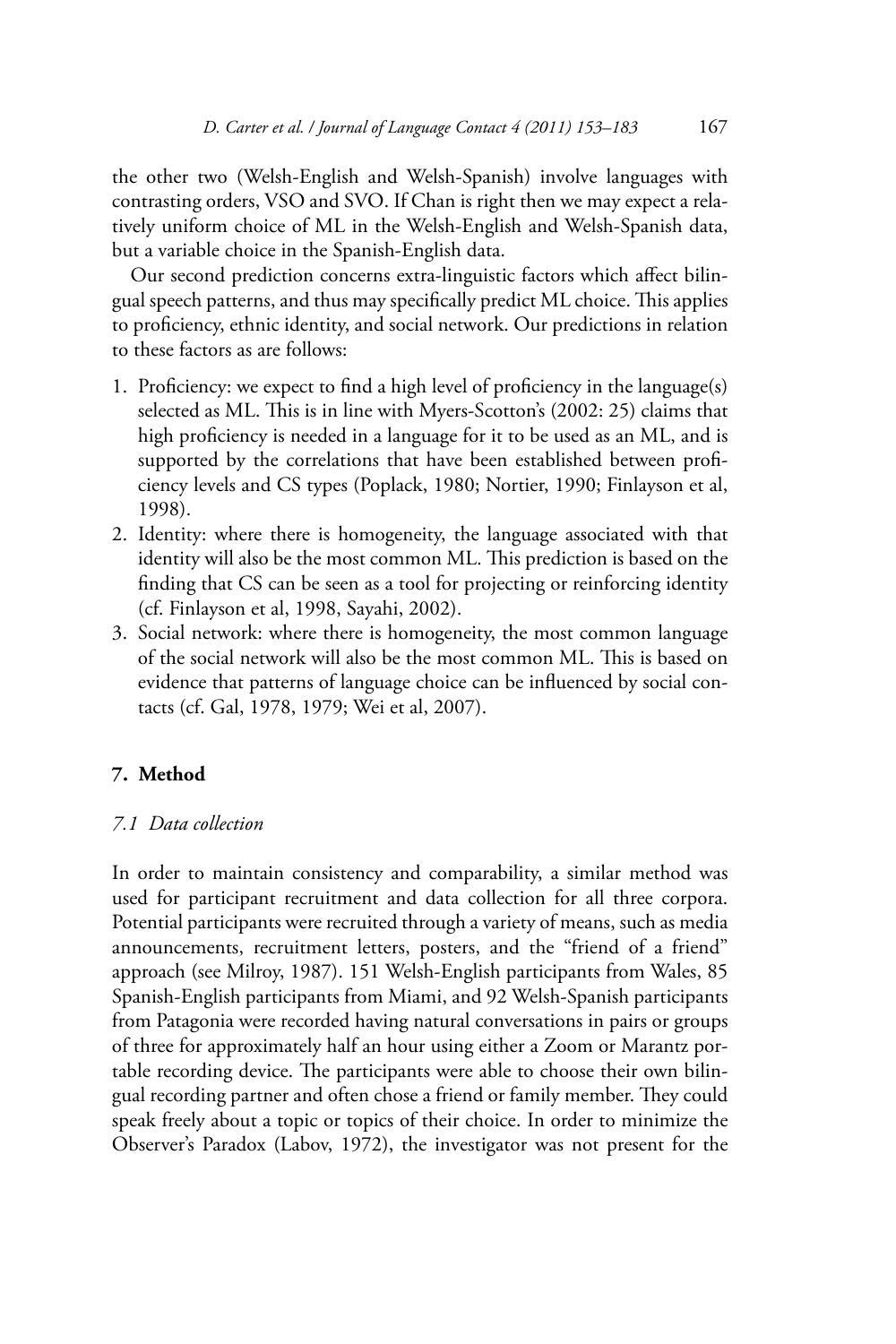duration of the conversation. The digital audio was recorded then later transcribed using the CHAT system (MacWhinney, 2000).

After the conversations were recorded, the participants were administered a questionnaire in order to elicit background information. Questionnaires relating to all three corpora were highly similar in design, although they were adapted slightly for each community because of differences relating to the linguistic and cultural context. Of particular interest to the present study are the questions that address language proficiency, identity, and the languages of the social network. The participants were asked to give a self-assessment of their proficiency in each of the languages based on a four point rating scale: i) basic, ii) some words and expressions, iii) fairly confident, iv) confident. For the question of identity, the participants were given a list of three social identities plus an 'other' option of listing an additional identity or even a mixed identity. In Wales, participants could choose between the following: Welsh, British, English and other. In Miami, the options were Cuban, American, Puerto Rican and other. In Patagonia, the choices were Argentinean, Patagonian, Welsh and other. The questionnaire also included an assessment of the main language or languages of the participant's social network. Participants were asked to list the five people with whom they conversed most and to indicate which language they tended to use while speaking to them (eg. in Miami: Spanish, English or both).

#### 7.2 Data analysis

168

Three transcripts were chosen from each of the corpora for the MLF analysis. We ensured that the speech in the transcripts was authentic by comparing the language(s) used in the transcript with language information from the questionnaires. Specifically, we verified that the language(s) spoken in the recorded conversation was the language(s) that the participant indicated that they usually use when speaking to their recording partner. This information was obtained from the social network question.

Once the transcripts were selected, all of the monolingual and bilingual clauses from the transcripts were extracted either manually or automatically with the Computerized Language Analysis (CLAN) program (MacWhinney, 2000). 1860 clauses were extracted from the Wales corpus, 2614 from the Miami corpus, and 1548 from the Patagonia corpus. Complex clauses were divided into component simple clauses which were separately listed<sup>11</sup>.

<sup>&</sup>lt;sup>11</sup> Simple clauses constitute one unit of analysis, but complex clauses were divided into their constituent 'clausal units'. For example, in the sentence below, which is a complex clause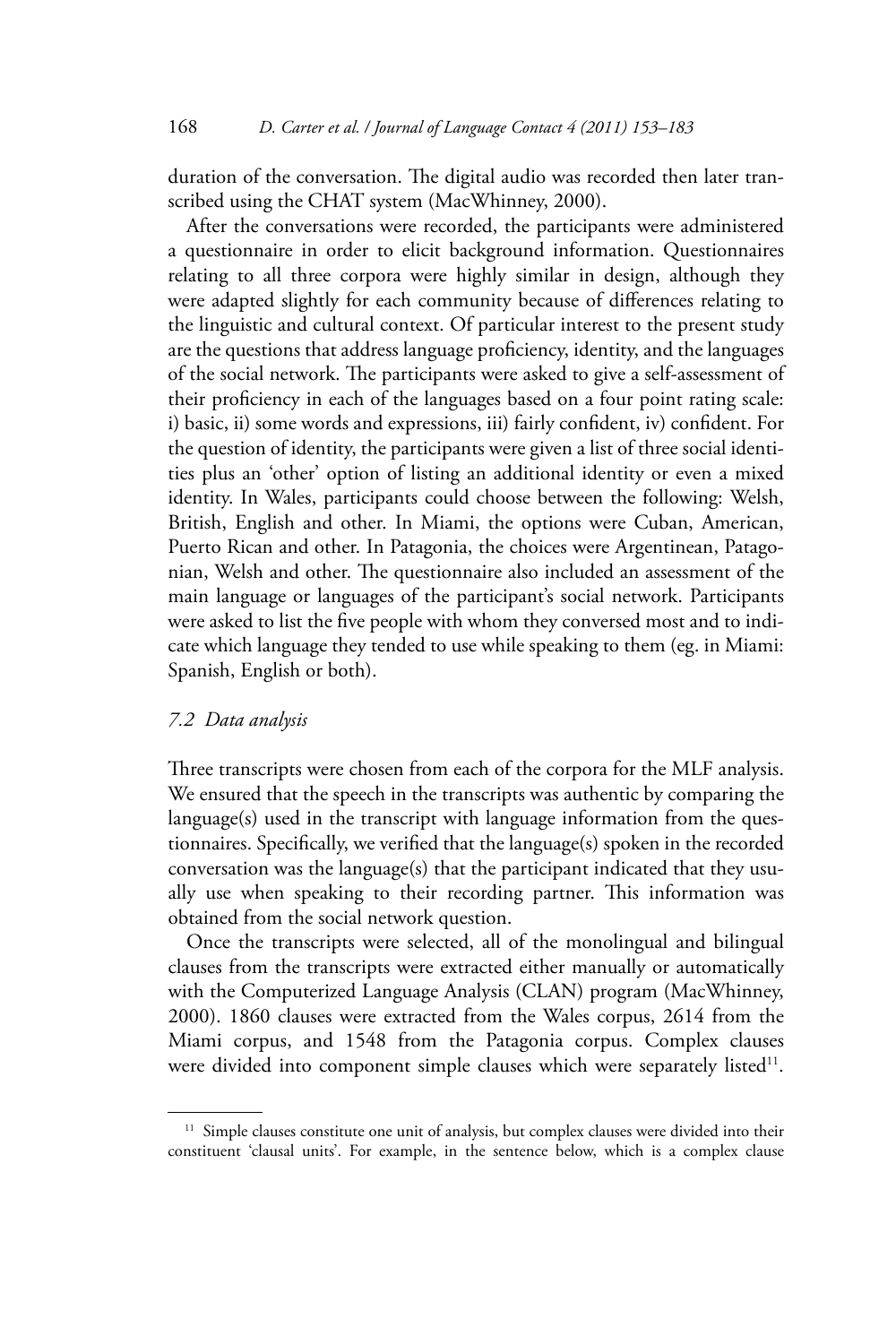All simple clauses were then coded as either monolingual or bilingual and finite or non-finite, depending on whether they contained a finite verb. For the analysis of the matrix language we used only the finite clauses, so that sentence fragments and non-finite clauses were excluded from the analysis. Each finite clause was then coded as having either a Welsh, English or Spanish ML. Example (3) below illustrates the application of the MLF to a Spanish-English bilingual finite simple clause from the Miami corpus.

 $(3)$  ella es AN ACCOUNTANT she be.PRES.3SG 'She is an accountant.' (Sastre 1)

Since word order is the same in Spanish and English, the MOP does not help us identify the ML in the clause. However, we can use the SMP. The subjectverb agreement shown in es (third person singular of the verb "to be" in the present tense) is an example of an outside late system morpheme, which in this case comes from Spanish. Thus, based on the subject-verb agreement morphology, the ML can be identified as Spanish.

Extra-linguistic factors were calculated through the analysis of the questionnaire responses for every participant in each corpus. All of the data from the questionnaires were entered into a spreadsheet and then analyzed to determine relative bilingual proficiency, social identity, and the social network languages. In order to determine the main social network language for each community, first we calculated the mean scores per participant and then we calculated the mean score overall for each group (Miami, Wales, Patagonia). Although our analysis of these factors uses the data from all participants in each corpus, the social characteristics of those speakers providing the linguistic data sample are shown in the Appendix.

### 8. Results

### 8.1 Matrix Language distribution

Before we present the results from the analysis of the MLF analysis and the analysis of the extra-linguistic factors, it is necessary to give a description of the clauses extracted from the three corpora, with respect to their linguality

consisting of CP2 within CP1, we analyzed CP1 (I thought) as one unit-without taking account of the embedded CP2-and CP2 (it was her iPod) as a second, discrete, unit of analysis.

<sup>[</sup>CP1 I thought [CP2 it was her iPod.]]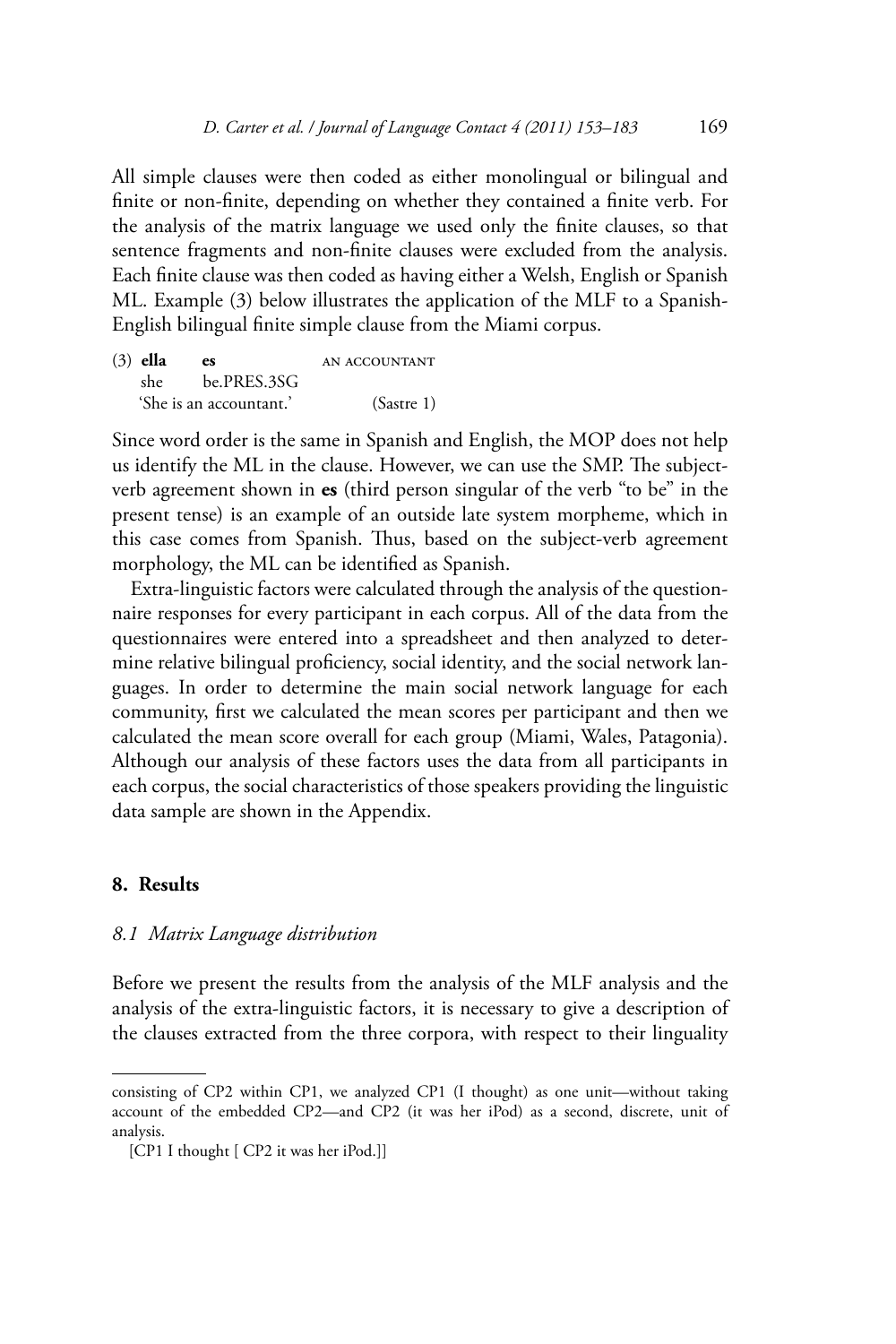(monolingual or bilingual status). This will illustrate the proportion of codeswitched clauses vs. monolingual clauses for each group. Figure 1 gives the distribution of the monolingual and bilingual finite simple clauses in each dataset. In the Miami dataset,  $94\%$  (n=2460) were monolingual finite simple clauses and  $6\%$  (n=151) were bilingual finite simple clauses. For Wales, 81%  $(n=1515)$  were monolingual and 19%  $(n=345)$  were bilingual clauses. The Wales dataset has the highest percentage of bilingual clauses out of the three groups. In the Patagonia dataset,  $97\%$  (n=1503) were monolingual finite simple clauses and only  $3\%$  (n=45) were bilingual.

Figure 2 presents the distribution of the ML for the monolingual finite simple clauses. We include the analysis of the monolingual data in order to give a fuller picture of the ML choice in the datasets. For Miami, out of the total number of monolingual finite clauses, 51% (n=1250) had a Spanish ML and  $49\%$  (n=1210) had English as the ML. For Wales, 95% (n=1433) were identified as having a Welsh ML and 5% (n=82) had English as the ML. Finally for Patagonia, a Spanish ML was identified in 19%  $(n=289)$  of the monolingual clauses and Welsh was identified in the remaining  $81\%$  (n=1214).

The distribution of the ML for the bilingual finite simple clauses is shown in Fig. 3. 100%  $(n=345)$  of the bilingual clauses from the Wales dataset had



Figure 1: Overall distribution of monolingual and bilingual clauses.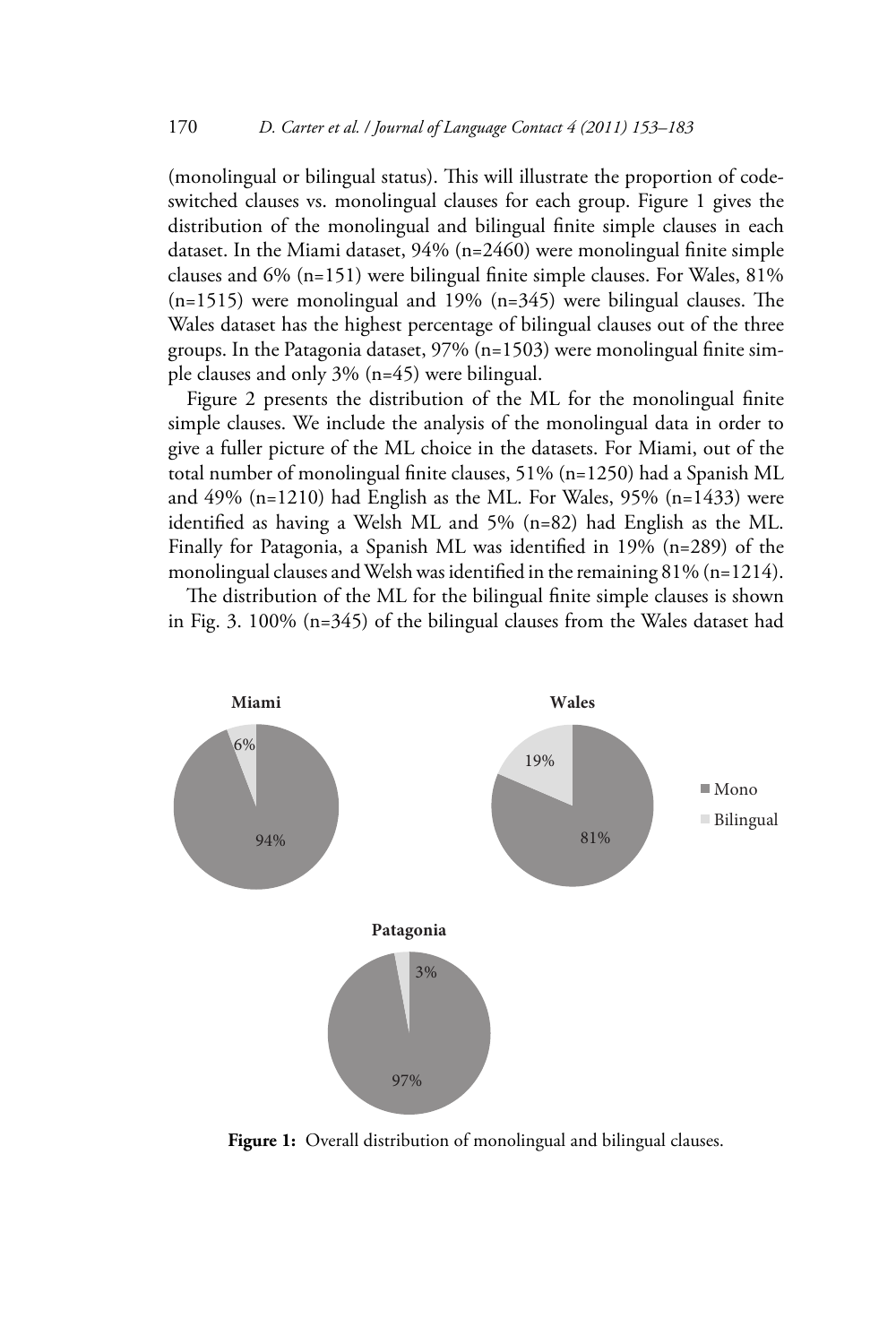





Figure 3: Matrix Language distribution of bilingual clauses.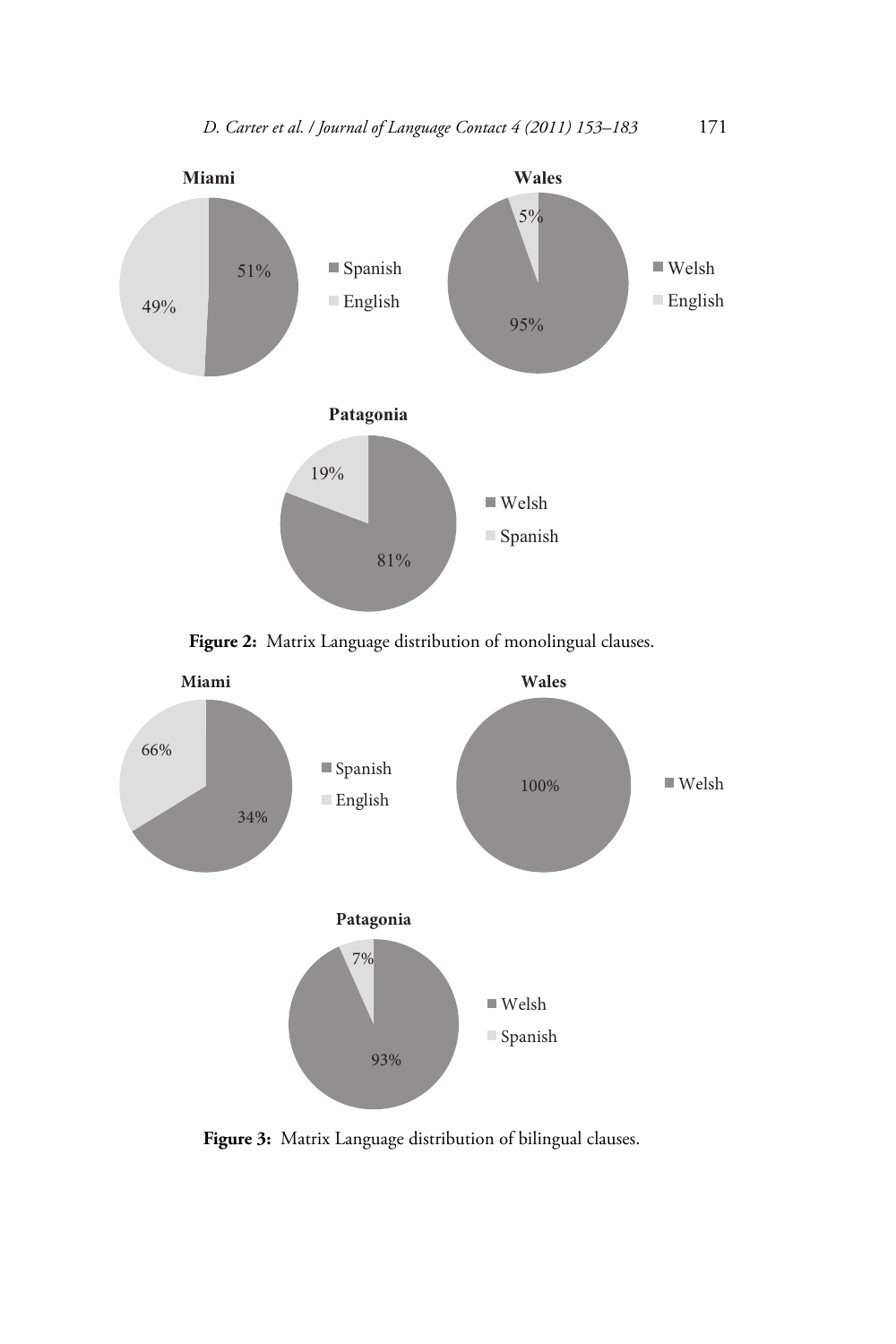Welsh as the ML. The Patagonia data showed a similar trend as  $93\%$  (n=42) of the bilingual clauses had Welsh as the ML. In contrast, the Miami data showed more variability as  $66\%$  (n=100) of the bilingual clauses had a Spanish ML and the remaining  $34\%$  (n=51) were identified as having English as the ML.

To summarize the results from the MLF analysis, with respect to structural differences in the language pairs, we found that there was uniformity in the choice of ML when the language pair has a different word order (VSO-SVO), which is the case with Welsh-English and Spanish-Welsh language pairs. We also found that there was variability when the language pair has a similar word order, as with the Spanish-English data (SVO-SVO). The structure of the two languages involved in the code-switching, however, does not account for the actual language choice of the ML (Chan, 2009). Therefore, we turn to extralinguistic factors to explain our findings.

#### 8.2 Proficiency

Figures 4, 5, and 6 show the relative bilingual proficiency overall for the three communities. The Miami participants were balanced bilinguals, with 73%  $(n=62)$  of the participants having equal proficiency in Spanish and English (Fig. 4). The majority of the Wales participants  $(63\%, n=94)$  were also



Figure 4: Relative balanced proficiency in Miami. E indicates a higher English proficiency; S indicates a higher Spanish proficiency.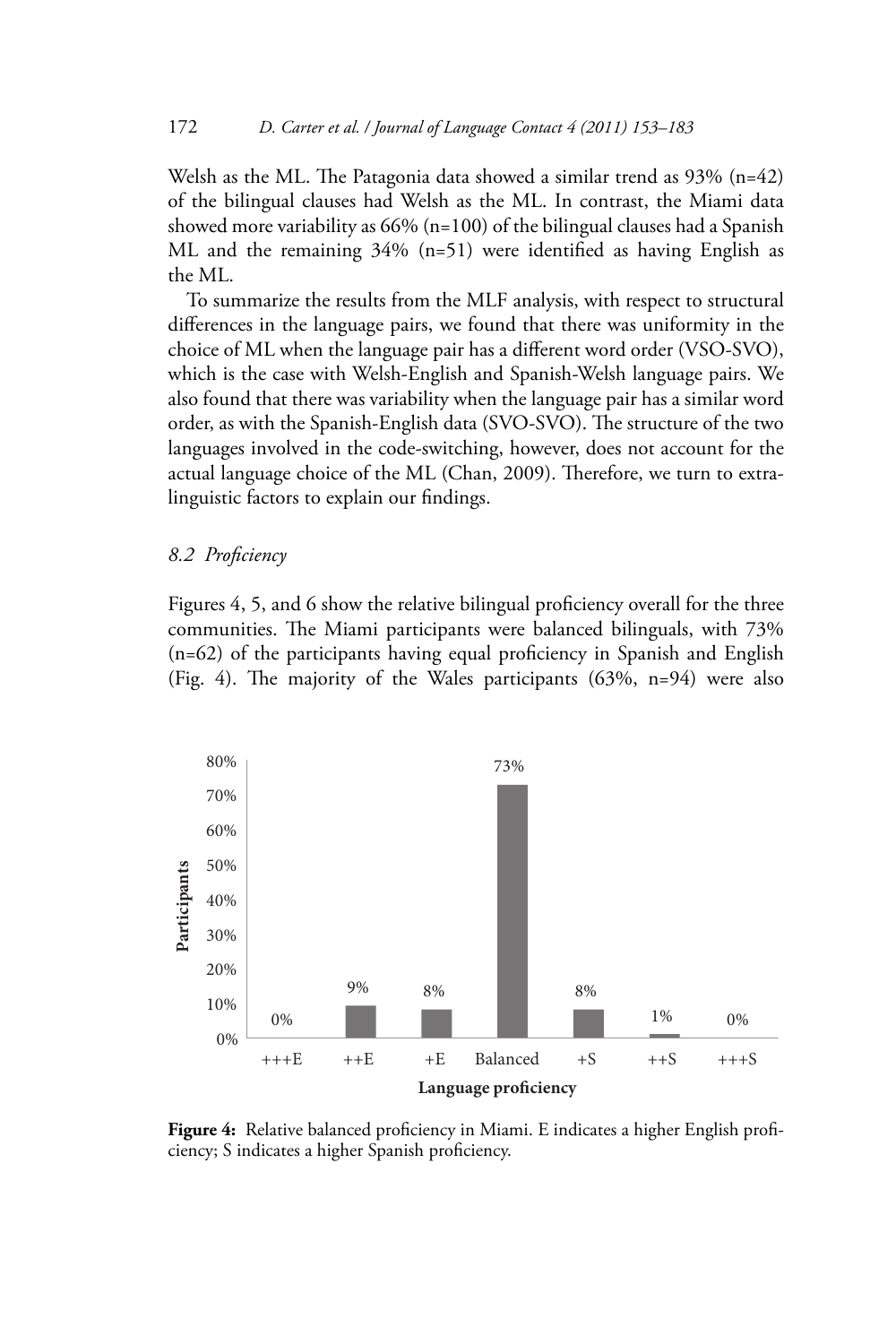

Figure 5: Relative balanced proficiency in Wales. E indicates a higher English proficiency; W indicates a higher Welsh proficiency.



Figure 6: Relative balanced proficiency in Patagonia. S indicates a higher Spanish proficiency; W indicates a higher Welsh proficiency.

balanced bilinguals, with equal proficiency in both Welsh and English. 21%  $(n=32)$  of the Wales participants were more confident in Welsh than in English (Fig. 5). The participants from Patagonia, on the other hand, were divided almost equally between balanced bilinguals and those who were more proficient in Spanish.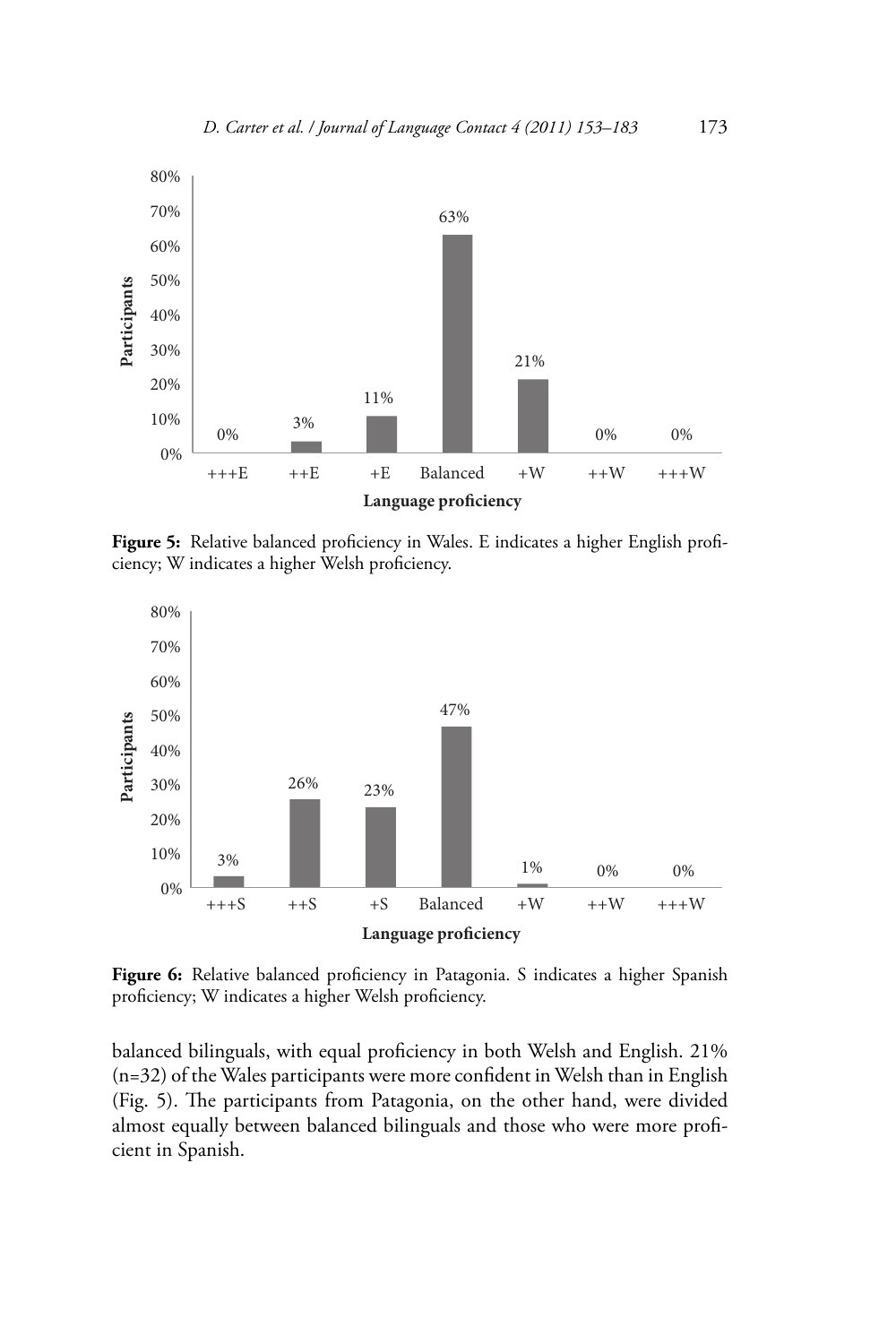#### 174 D. Carter et al. / Journal of Language Contact 4 (2011) 153-183

### 8.3 Identity

Notable differences can be seen between the three communities with respect to the self-reported social identity (Fig. 7).  $90\%$  (n=136) of the Wales participants self-identified as Welsh. Other choices were British (3%), English (3%), or Other (4%). The majority of the Patagonia participants (62%, n=55) reported that they were Argentinean and 20% (n=18) self-identified as Patagonian. Only  $6\%$  (n=5) reported their identity as Welsh. 12% (n=11) chose both Patagonian and Argentinean as their response, indicating a dual identity. The results for the Miami participants were more varied. Approximately half of the participants elected to indicate an identity that fell into the Other category (46%, n=41), which included Venezuelan, Nicaraguan, and Dominican. Cuban-American among other mixed identities represented 20% of the total responses. The remaining participants self-identified as American  $(30\%, n=27)$  and Cuban  $(20\%, n=18)$ .

### 8.4 Social network

The results of the social network analysis are illustrated in Fig. 8. A score of 3 indicates that the main language of speakers' social network in the majority



Figure 7: Social identity in Miami, Wales and Patagonia.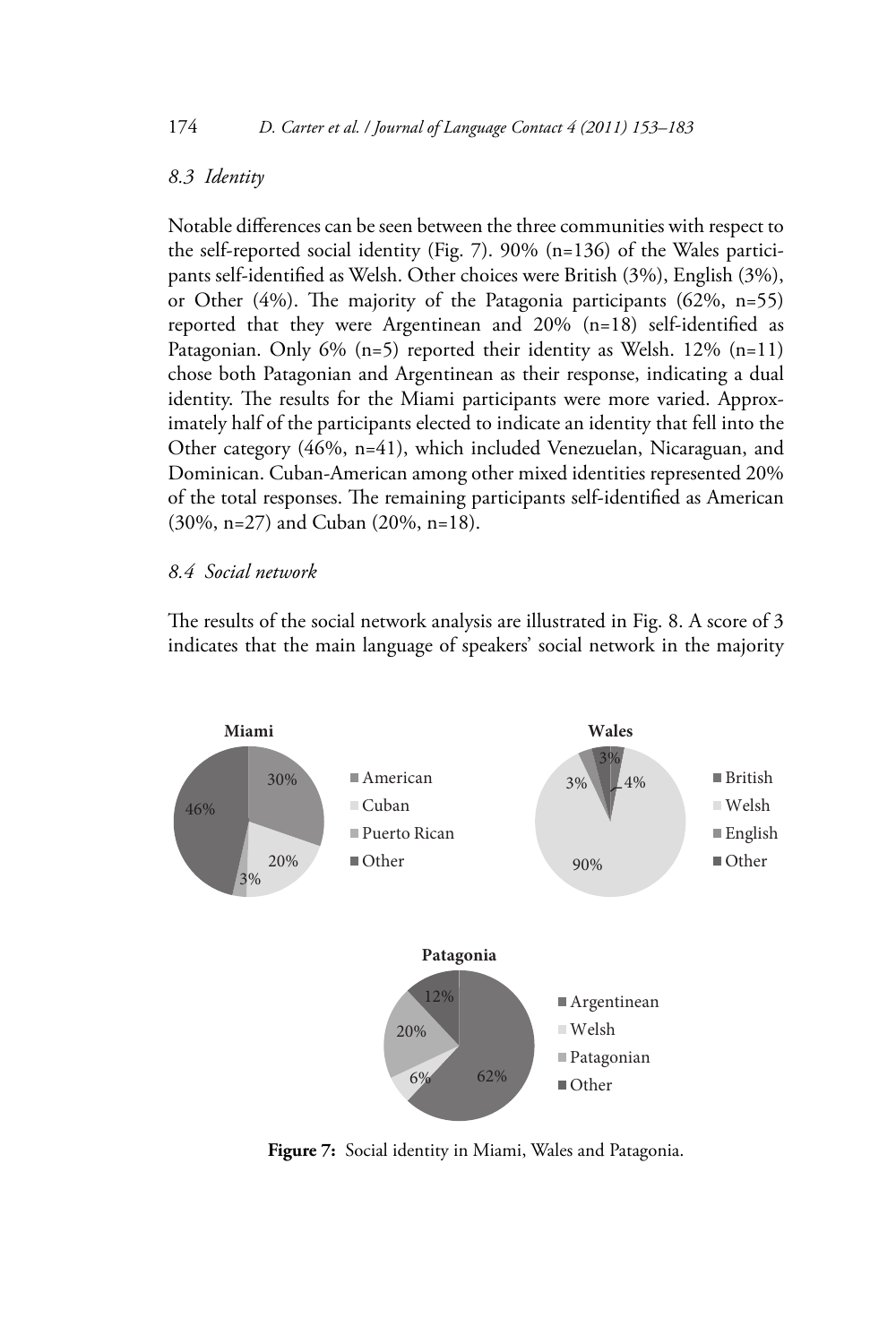

Figure 8: Social network mean scores for Miami, Wales and Patagonia. 3 indicates a social network in the majority language; 2 indicates a bilingual network; 1 indicates a social network in the minority language.

language of the respective country, which is English in the case of Wales and Miami, and Spanish in Patagonia. A score of 2 indicates that the speakers use both languages in their social networks. A score of 1 signifies that the minority language is the main language of the social network (Welsh in Wales and Patagonia, and Spanish in Miami). The participants from Miami generally have a bilingual network score  $(M = 2)$ , the participants from Wales tend to have a more Welsh-speaking social network ( $M = 1.5$ ), and the participants from Patagonia have a more Spanish-speaking social network ( $M = 2.4$ ).

### 9. Discussion

The ML distribution in both monolingual and bilingual clauses shows considerable diversity (with both English and Spanish as ML) in the Miami data compared with considerable uniformity in the Welsh-English and Welsh-Spanish data. In the data collected both in Wales and Patagonia, Welsh is overwhelmingly the most frequent ML, almost to the exclusion of the other language, including bilingual clauses. These results are in line with our prediction that more uniformity of the ML would be found where the two languages in contact have different word orders, and this is the case with the VSO language (Welsh) in contact with an SVO language (English or Spanish).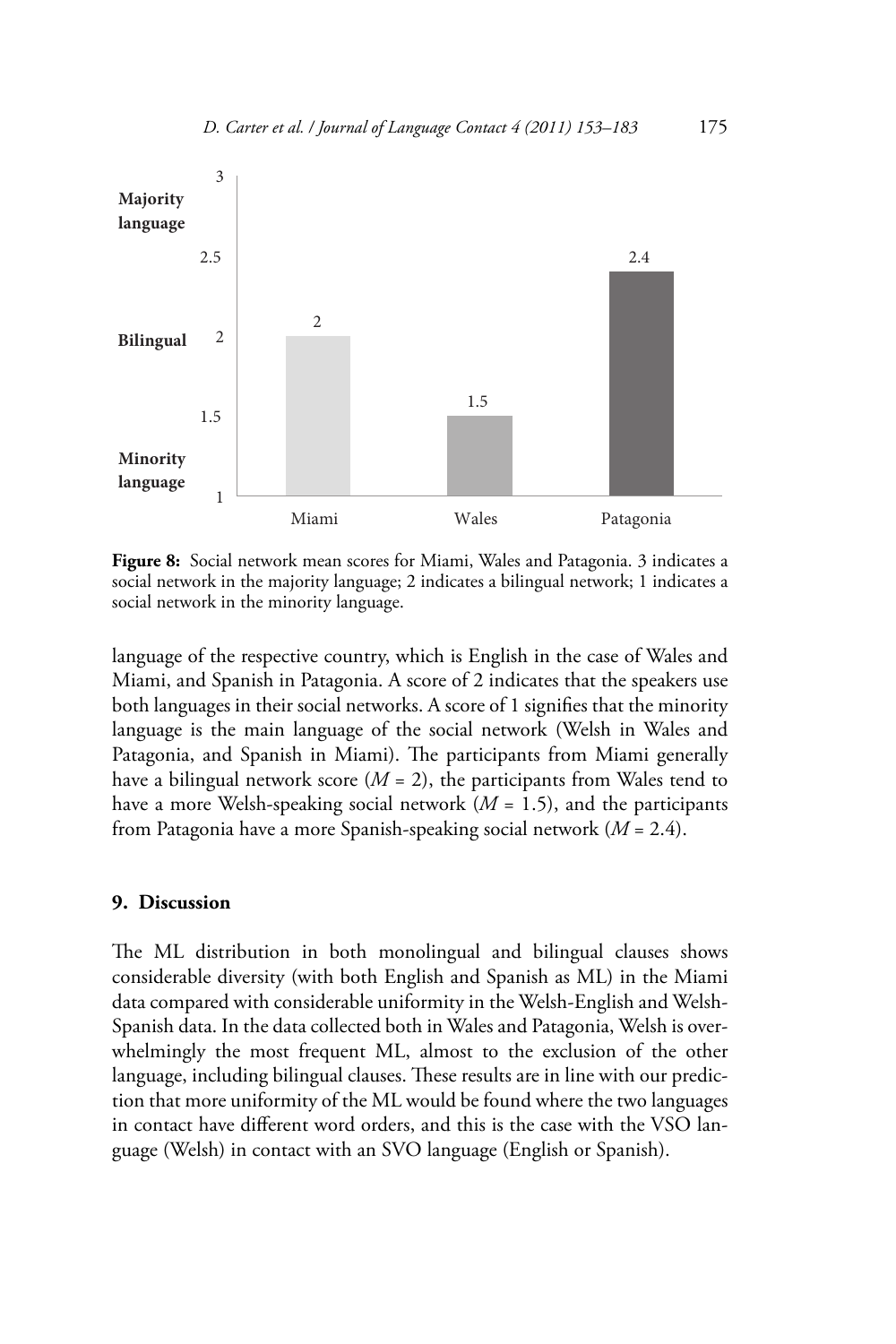176

We now consider the influence of the extra-linguistic factors, starting with (self-assessed) proficiency. In Miami and Wales we have seen that balanced bilingualism is a common feature of the speakers. Myers-Scotton (2002: 25) argues that full proficiency in the language of the ML is needed for it to be used as an ML in classis CS, and if this is the case then it looks as though speakers in both communities should generally have a high enough level of proficiency to be able to choose either of their two languages as ML. In Miami it seems that they do choose freely, but not in Wales, where Welsh as an ML is strongly preferred over English. But we have already suggested that structural factors favor uniformity, resulting in the choice of one language rather than the other, though it remains for us to account for why the ML chosen should be Welsh rather than English.

In Patagonia we have seen that fewer than half of speakers are balanced bilinguals, and the rest have mostly superior proficiency in their Spanish in contrast to English. However, for reasons to be discussed below, the Patagonia data analyzed for this paper turn out not to be fully representative of the community as a whole, at least partly because the average age of the speakers analyzed was 72. Speakers over 50 in Patagonia in fact show a greater degree of balanced bilingualism than the rest of the population, as can be seen in Figure 9 below. If this fact is taken into account then the speakers' choice of Welsh as ML is not so unexpected, but we still need to explain why Welsh is chosen in preference to Spanish, in which they are at least as proficient. The relationship between age and proficiency levels, and subsequently ML choice,



**Figure 9:** Relative balanced proficiency in the Patagonia corpus divided according to age: over 50 years or under 50 years. S indicates a higher proficiency in Spanish; W indicates a higher proficiency in Welsh.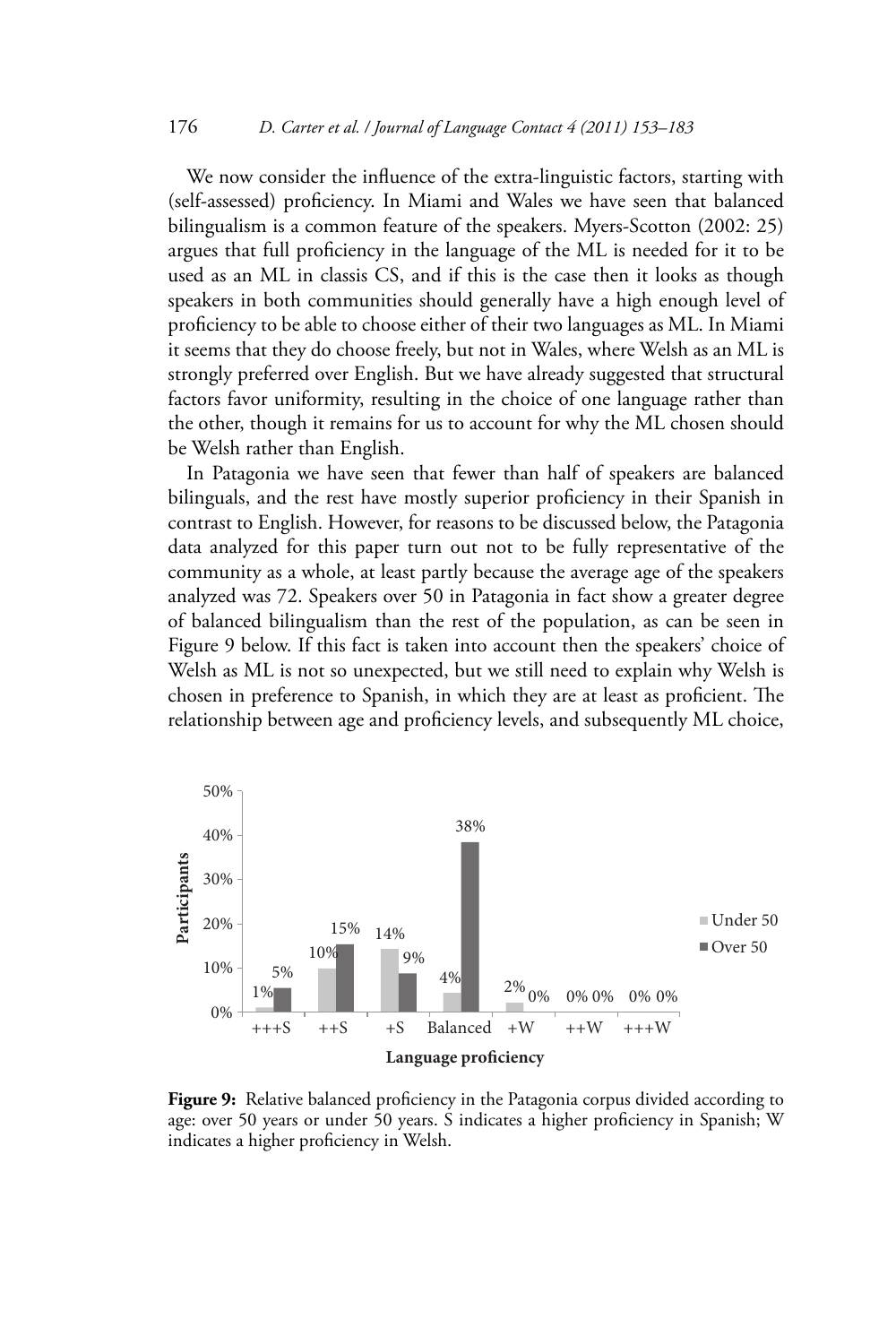should be explored further in future research, and could be a sign of an occurrence of language change within the Patagonia community, where, for example, Welsh as a first language is dying out, and it is becoming more common as a culturally-marked second language.

Our results on identity showed considerable homogeneity in Wales, where most participants indicated Welsh as their identity, but considerable diversity in Miami and Patagonia, with the most popular identity being American in Miami and Argentinean in Patagonia. In Wales and Miami we can argue that the uniformity vs. diversity of self-identity may be related to the corresponding uniformity/diversity of the ML. However, we cannot argue the same in Patagonia, where our speakers choose mostly Welsh ML despite selecting Argentinean identity, which one would expect to be associated more with Spanish. In future research, one possibility would be to give a mixed identity as a specific option in the questionnaire, such as a Patagonia-Argentinean identity, rather than expect participants to indicate this in the 'other' option. Several of the Miami participants (20%) listed two or more nationalities as their identity, but far fewer participants from Patagonia gave a combined identity as their response (12%). Again, the special case of Patagonia will be discussed below.

Finally, Patagonia is once again the odd one out in relation to the implications of the social network scores. The tendency of Welsh-English speakers in Wales to have a mainly Welsh-speaking social network fulfils our prediction that the most common language of the social network will also be the most common ML. Likewise, the tendency of Spanish-English speakers in Miami to have a diverse or bilingual network leads us to expect diverse MLs, which again supports the same prediction. But the preference for Welsh ML on the part of our Welsh-Spanish speakers in Patagonia does not appear to be predicted by the fact that their networks tend to be more Spanish-speaking than Welsh-speaking. It could be that their strong network ties in daily life are predominantly Spanish-speaking, and that the use of Welsh is limited to only a restricted number of people, including the interlocutor selected for the recording. A more detailed and extensive social network analysis, including a larger number of ties, is needed to thoroughly investigate this factor. The approach could involve the analysis of between twenty and fifty ties (cf. Wei et al, 2007) and include both strong and weak associations.

As we have suggested, our results from Patagonia require some explanation. Although they do meet the prediction that uniformity of the ML will be the norm because of the structural difference between Welsh and Spanish, they do not meet our predictions regarding choice of ML from the point of view of proficiency, identity, or social network. Therefore, an alternative explanation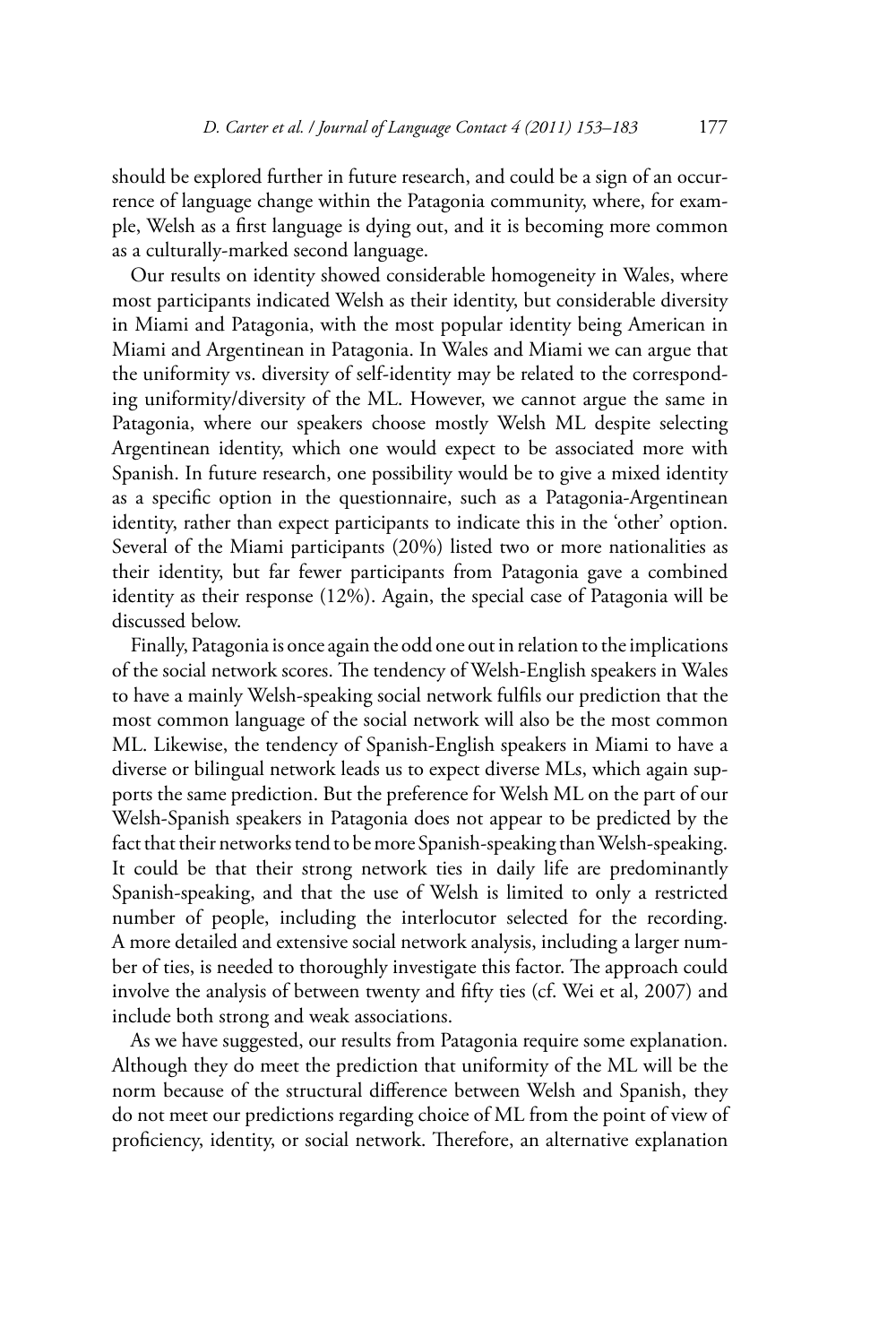should be sought in future research in order to account for the speech patterns found in the Patagonia data. A reason for this may be that that unlike Welsh-English speakers in Wales and Spanish-English speakers in Miami, the Welsh-Spanish speakers do not really form a community in which both languages are part of the majority of speakers' repertoire. While the proportion of Welsh-speakers in many parts of Wales is at least 60% or higher, and the proportion of Spanish speakers in Miami was estimated to be 67%<sup>12</sup> in 2000 only a small minority of the population in Patagonia speaks Welsh (approximately between 250-500 people), and Welsh is rarely heard casually on the street, for example. This may mean that while the effect of structural factors on Welsh-Spanish speakers' conversation is still relevant, other social factors not directly addressed in this paper may play a role. For example, people in the community may use Welsh only with a limited number of people, and then not typically in a code-switching mode. This is supported by the fact that, of the three corpora, the Patagonia data had the lowest proportion of bilingual clauses (the type with intrasentential CS). We can only speculate at this point as to why we find mostly monolingual Welsh clauses in our data. It is possible that the bilinguals in this community share a purist ideology towards the Welsh language, and thus tend to refrain from speaking in a code-switching mode. However, if this were the case, we would assume that the speakers would self-identify as Patagonian or even Welsh. In our data, as shown in our analysis of identity, the majority identified as Argentinean, only 20% identified as Patagonian, and 12% chose both Argentinean and Patagonian options. Another explanation may be that speakers reproduce the patterns of language contact to which they are exposed, and exposure to monolingual rather than bilingual clauses will tend to lead to production of the same. There may also be other factors influencing the speech of the Spanish-Welsh bilinguals that should be explored in future research.

### 10. Conclusions

178

The main question addressed in this paper was how CS patterns were related to structural and extra-linguistic factors in three bilingual communities. In order to answer this question, we first analyzed CS patterns by applying the MLF model to nine transcripts of naturalistic conversation held between bilinguals in Miami, Wales and Patagonia. We found uniformity in the choice of Welsh as the ML in the Wales and Patagonia data, whereas in the Miami

<sup>&</sup>lt;sup>12</sup> See http://www.census.gov/prod/2003pubs/c2kbr-29.pdf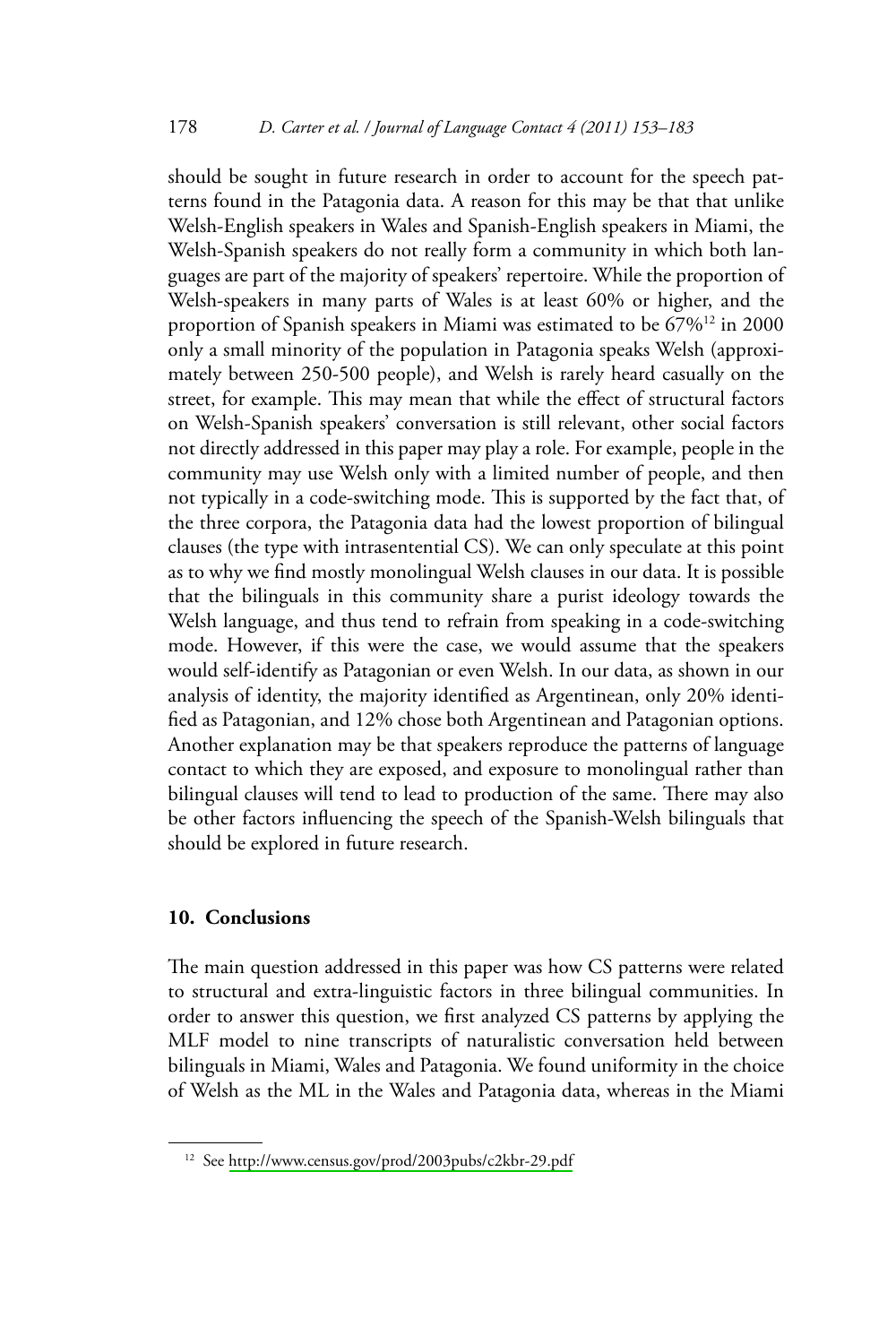data there was variability in the choice of ML. We suggested that this uniformity vs. variability contrast might be due to structural linguistic factors, given that there may be a universal tendency to select one ML when the two languages involved have different word order. We also investigated the effects of extra-linguistic factors on the distribution of ML in the three corpora, specifically proficiency, identity and social networks. In the case of Miami, the speakers had balanced proficiency in their two languages and bilingual social networks. There was also diversity in their self-reported identities. All three of these factors may be related to the diversity we find in the distribution of the ML in Miami. For Wales, on the other hand, we found a relationship between uniformity in the distribution of the ML and uniformity in the speakers' identities and social networks. The results for Patagonia were not as clear. Although the structural difference between Welsh and Spanish predicted uniformity in the ML, the choice of ML could not be accounted for through the study of the factors included in this study. We suggest that unlike in Miami and Wales, the bilingual speakers do not form part of a linguistic community where they use both languages regularly. Instead they may use Welsh unilingually and only with a small group of people.

#### Acknowledgements

The support of the Arts and Humanities Research Council (AHRC), the Economic and Social Research Council (ESRC), the Higher Education Funding Council for Wales and the Welsh Assembly Government is gratefully acknowledged. The Welsh data were originally collected and transcribed by Marika Fusser, Elen Robert, Peredur Davies, Jonathan Stammers, Siân Lloyd-Williams and Margaret Deuchar as part of the project "Code-switching and Convergence in Welsh", awarded by the AHRC to Margaret Deuchar. They are available via TalkBank (http://www.talkbank.org) in the BilingBank archive. The work presented in this paper was part of the programme of the ESRC Centre for Research on Bilingualism in Theory and Practice at Bangor University. We are indebted to Fraibet Aveledo, Alberto Rosignoli, and all those who helped with the transcription of the three corpora used in this study.

### References

- Auer, Peter. 2005. A postscript: code-switching and social identity. Journal of Pragmatics 37: 403-410.
- Baker, Colin and Sylvia Prys Jones. 1997. Encyclopaedia of Bilingualism and Bilingual Education. Clevedon: Multilingual Matters.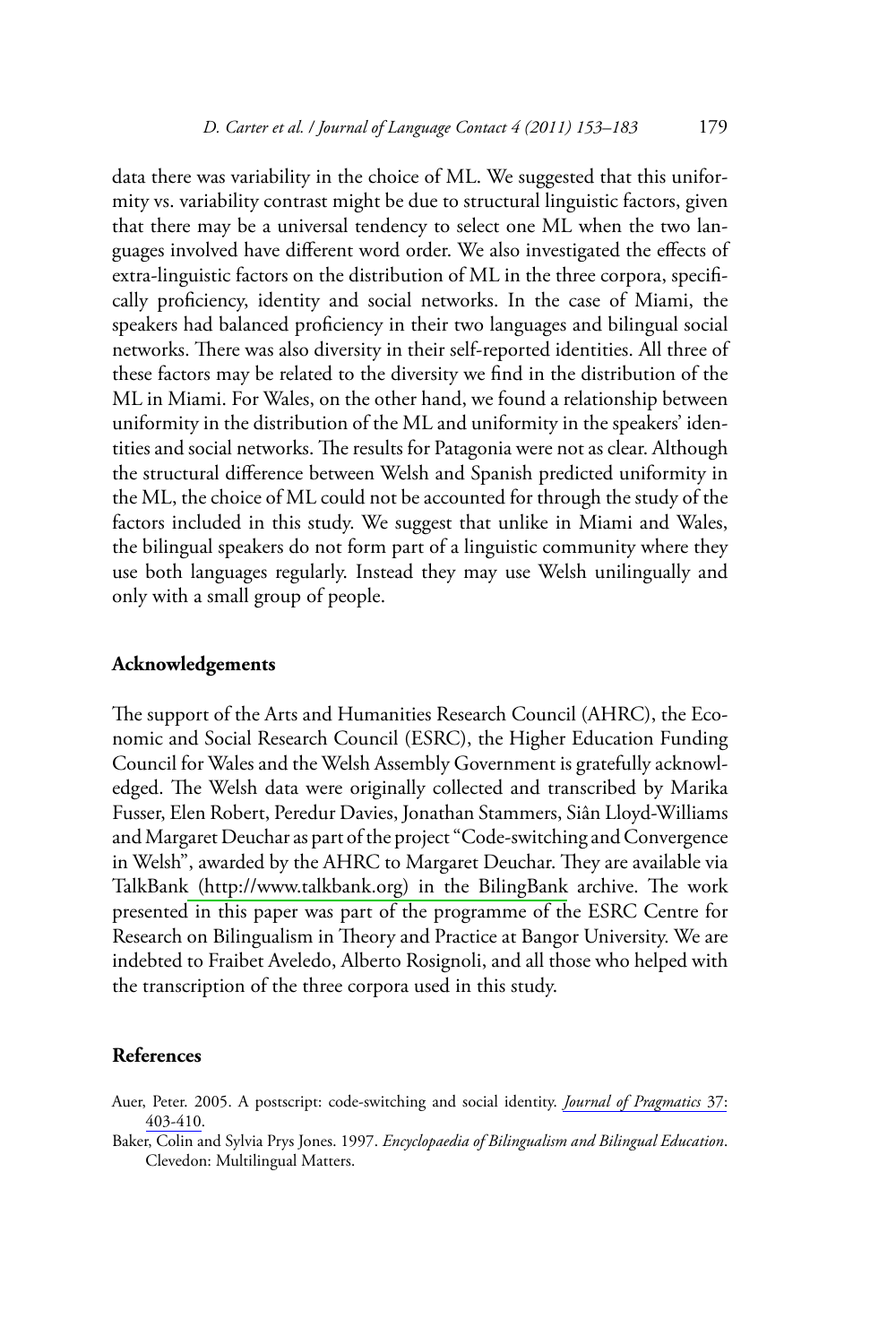- Bentahila, Abdelâli and Eirlys Davies. 1995. Patterns of code-switching and patterns of language contact. Lingua 96: 75-93.
- Berk-Seligson, Susan. 1986. Linguistic constraints on intrasentential code-switching: A study of Spanish/Hebrew bilingualism. Language in Society 15: 313-348.
- Chan, Brian. 2009. Code-switching between typologically distinct languages. In Barbara Bullock and Almeida Jaqueline Toribio (eds.), The Cambridge Handbook of Linguistic Codeswitching, 182-198. Cambridge: Cambridge University Press.
- Chomsky, Noam. 1995. The Minimalist Program. Cambridge, MA: MIT Press.
- Davies, Peredur. 2010. Identifying word-order convergence in the speech of Welsh-English bilinguals. PhD dissertation, Bangor University.
- Davies, Peredur and Margaret Deuchar. 2010. Using the Matrix Language Frame model to identify word order convergence in Welsh-English bilingual speech. In Anne Breitbarth, Christopher Lucas, Sheila Watts, and David Willis (eds.), Continuity and Change in Grammar, 77-96. Amsterdam: John Benjamins.
- De, Fina, Anna. 2007. Code-switching and the construction of ethnic identity in a community of practice. Language in Society 36: 371-392.
- Deuchar, Margaret. 2005. Minority language survival in Northwest Wales: an introduction. ISB4: Proceedings of the 4th International Symposium on Bilingualism. Somerville, MA: Cascadilla Press.
- Deuchar, Margaret. 2006. Welsh-English codeswitching and the Matrix Language Frame model. Lingua 116: 1986-2011.
- Deuchar, Margaret and Peredur Davies. 2009. Code-switching and the future of Welsh. International Journal of the Sociology of Language 195: 15-38.
- Deuchar, Margaret, Pieter Muysken, and Sung-Lan Wang. 2007. Structured Variation in Codeswitching: Towards an Empirically Based Typology of Bilingual Speech Patterns. The International Journal of Bilingual Education and Bilingualism 10: 298-340.
- Finlayson, Rosalie, Karen Calteaux, and Carol Myers-Scotton. 1998. Orderly mixing and accommodation in South African codeswitching. Journal of Sociolinguistics 2(3): 395-420.
- Gal, Susan. 1978. Peasant men can't get wives: language change and sex roles in a bilingual community. Language in Society 7:1-16.
- Gal, Susan. 1979. Language Shift: Social Determinants of Linguistic Change in Bilingual Austria. New York: Academic Press.
- García, Ofelia and R. Othegy. 1985. The masters of survival send their children to school: Bilingual education in the ethnic schools of Miami. Bilingual Review/Revista Bilingüe 12:  $3-19$ .
- García, Ofelia. 2009. El uso del español en la enseñanza. La educación bilingüe. In Humberto López Morales (ed), Enciclopedia del español en los Estados Unidos, 417-422. Instituto Cervantes, Santillana.
- Gardner-Chloros, Penelope. 2009. Sociolinguistic factors in code-switching. In Barbara Bullock and Almeida Jaqueline Toribio (eds.), The Cambridge Handbook of Linguistic Code-switching, 97-113. Cambridge: Cambridge University Press.
- Gardner-Chloros, Penelope and Malcolm Edwards. 2004. Assumptions behind grammatical approaches to code-switching: When the blueprint is a red herring. Transactions of the Philological Society 102: 1433-1452.
- Gathercole, Virginia. 2007. Miami and North Wales, So Far and Yet so Near: A Constructivist Account of Morphosyntactic Development in Bilingual Children. The International Journal of Bilingual Education and Bilingualism 10: 224-247.
- González-Vilbazo, Kay and Luis López. 2011. Some properties of light verbs in code-switching. Lingua 121(5): 832-850.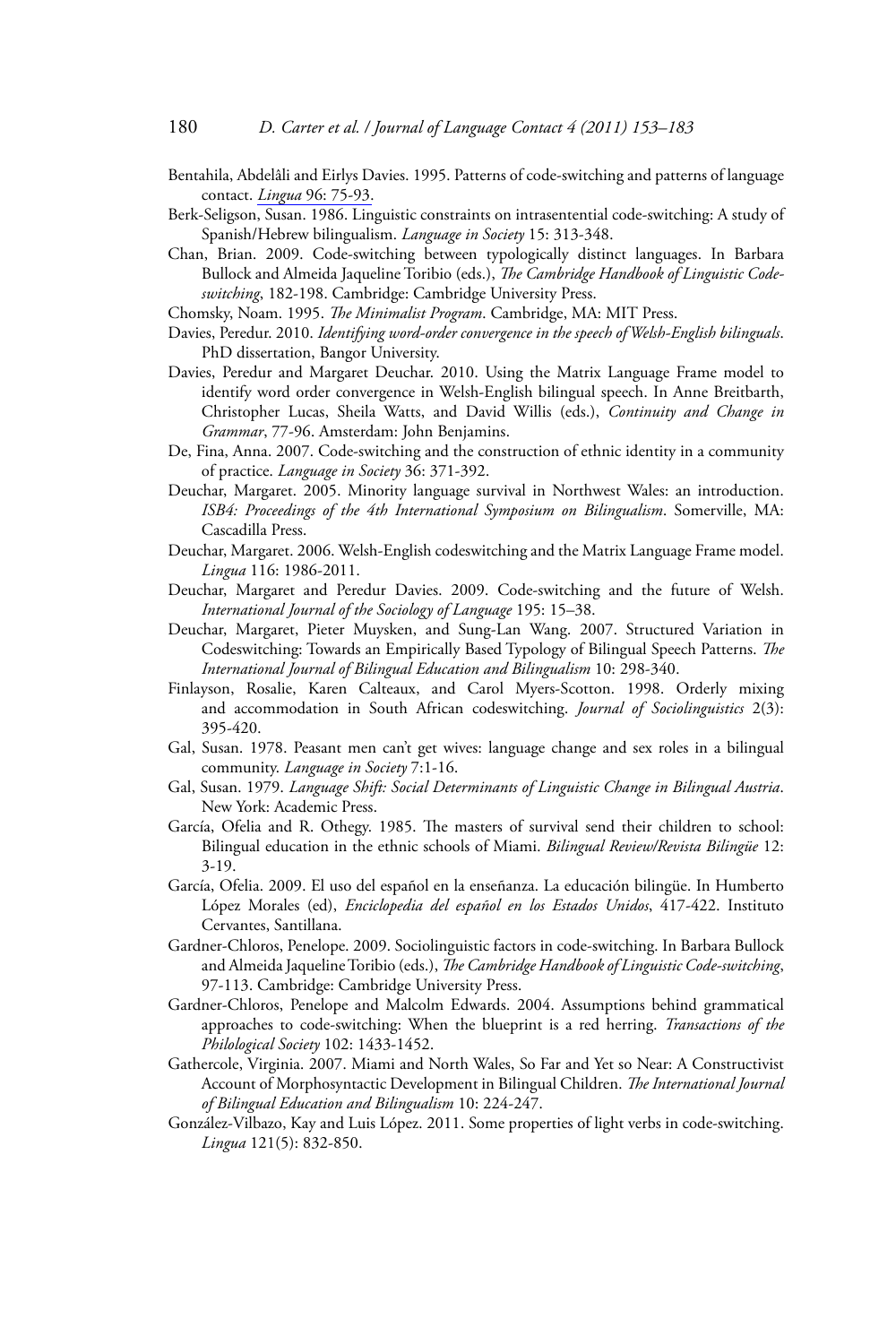Gumperz, John. 1982. Discourse strategies. Cambridge: Cambridge University Press.

- Gutiérrez, Graciela and Vilma Nanci Jones. 2006. Mantenimiento y cambio del galés en el valle del Río Chabut. In Los Galeses en la Patagonia III, 191-216. Puerto Madryn: Asociación Punta Cuevas.
- Herring, Jon, Margaret Deuchar, María del Carmen Parafita Couto, and Mónica Moro Quintanilla. 2010. 'I saw the madre': evaluating predictions about codeswitched determiner-noun sequences using Spanish-English and Welsh-English data. International Journal of Bilingual Education and Bilingualism 13 (5): 553-573.
- Jake, Janice, Carol Myers-Scotton, and Steven Gross. 2002. Making a minimalist approach to codeswitching work: Adding the Matrix Language. Bilingualism, Language and Cognition 5: 69-91.
- Johnson, Ian. 2009. How green is their valley? Subjective vitality of Welsh language and culture in Chubut province, Argentina. International Journal of the Sociology of Language 195: 141-171.
- Jones, Robert O. 1993. The sociolinguistics of Welsh. In Martin J. Ball with James Fife (eds.), The Celtic Languages, 536-605. London: Routledge.
- Labov, William. 1972. Some principles of linguistic methodology. Language in Society  $1: 97-120.$
- Le Page, Robert and Andrée Tabouret-Keller. 1985. Acts of Identity: Creole-based approaches to ethnicity and language. Cambridge: Cambridge University Press.
- Lewis, W. Gwyn. 2008. Current challenges in bilingual education in Wales. AILA Review 21: 69-86.
- MacSwan, Jeff. 2000. The architecture of the bilingual language faculty: Evidence from codeswitching. Bilingualism: Language and Cognition 3 (1): 37–54.
- MacSwan, Jeff. 2005a. Remarks on Jake, Myers-Scotton and Gross's response: There is no "Matrix Language". Bilingualism: Language and Cognition 8: 277-284.
- MacSwan, Jeff. 2005b. Code-switching and generative grammar: A critique of the MLF model and some remarks on 'modified minimalism'. Bilingualism: Language and Cognition 8:  $1-22.$
- MacSwan, Jeff. 2009. Generative approaches to code-switching. In Barbara Bullock and Almeida Jaqueline Toribio (eds.), The Cambridge Handbook of Linguistic Code-switching, 309-335. Cambridge: Cambridge University Press.
- MacWhinney, Brian. 2000. The CHILDES Project: Tools for Analyzing Talk (3<sup>rd</sup> ed.). Mahwah, NJ: Lawrence Erlbaum Associates.
- Milroy, Lesley. 1987. Language and Social Networks. Oxford: Blackwell.
- Milroy, Lesley. 2002. Social networks. In J. Chambers, Peter Trudgill, and Natalie Schilling-Estes (eds.), Handbook of Language Variation and Change, 549-572. Oxford: Blackwell Publishing.
- Milroy, Lesley and Lee Wei. 1995. A social network approach to code-switching. In Lesley Milroy and Pieter Muysken (eds.), One speaker, Two Languages, 136-157. Cambridge: Cambridge University Press.
- Moyer, Melissa. 1995. On defining matrix language in sentential code-switching: a syntactic approach. Proceedings of the Summer School of code-switching and language contact of The Netherlands: 192-204.
- Muysken, Pieter. 2000. Bilingual Speech: A Typology of Code-Mixing. Cambridge: Cambridge University Press.
- Myers-Scotton, Carol. 1993. Social Motivations for Codeswitching: Evidence from Africa. Oxford: Clarendon Press.
- Myers-Scotton, Carol. 2002. Contact linguistics: Bilingual encounters and grammatical outcomes. Oxford and New York: Oxford University Press.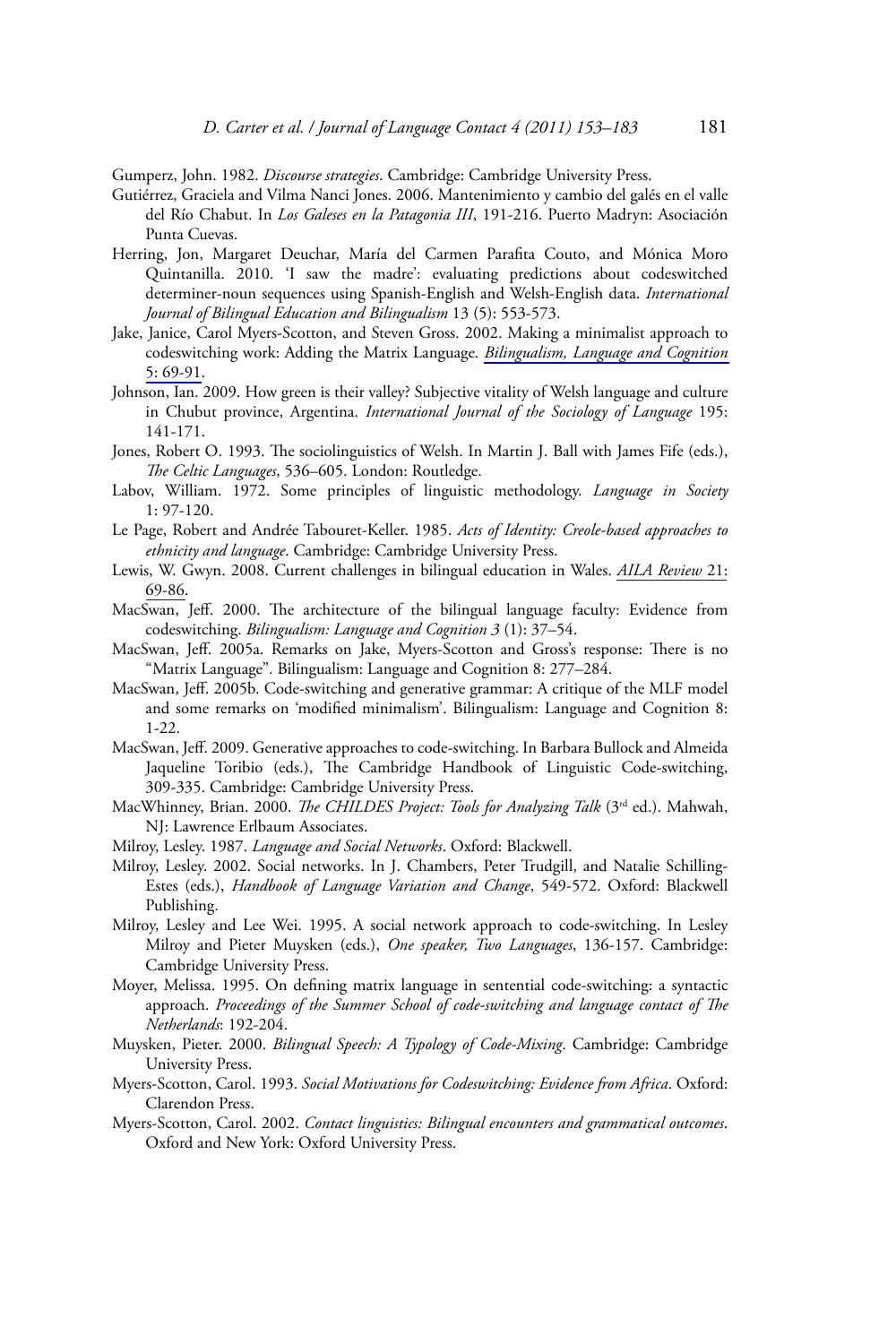- Myers-Scotton, Carol. 2009. A universal model of code-switching and bilingual language processing and production. In Barbara Bullock and Almeida Jaqueline Toribio (eds.), The Cambridge Handbook of Linguistic Code-switching, 336-357. Cambridge: Cambridge University Press.
- Nortier, Jacomine. 1990. Dutch-Moroccan Arabic Code Switching among Moroccans in the Netherlands. Dordrecht: Foris Publications.
- Poplack, Shana. 1980. Sometimes I'll start a sentence in English y termino en Español: towards a typology of code-switching. Linguistics 18: 581-618.
- Poplack, Shana. 1988. Contrasting patterns of codeswitching in two communities. In Monica Heller (ed.), Codeswitching: anthropological and sociolinguistic perspectives, 215-244. Berlin: Walter de Gruyter.
- Sayahi, Lotfi. 2002. Social identity and code-switching in bilingual contexts: a comparative approach. In Leonard Ashley and Wayne Finke (eds.), Language and Identity: Selected Papers of the International Conference, October 2-5, 2002, 373-381. East Rockaway, NY: Cummings & Hathaway Publishers.
- Schmitt, Elena. 2000. Overt and covert codeswitching in immigrant children from Russia. International Journal of Bilingualism 4: 9-28.
- Sebba, Mark and Tony Wootton. 1998. We, they and identity: Sequential versus identity-related explanation in code-switching. In Peter Auer (ed.), Code-Switching in Conversation, 262-289. London: Routledge.
- Smith, Daniel. 2006. Thresholds leading to shift: Spanish/English codeswitching and convergence in Georgia, U.S.A. International Journal of Bilingualism 10 (2): 207-240.
- Tabouret-Keller, Andrée. 1997. Language and Identity. In Florian Coulmas (ed.), The Handbook of Sociolinguistics, 315-326. Oxford: Blackwell Publishers.
- Thomas, Enlli and Virginia Gathercole. 2005. Minority language survival: Obsolescence or survival for Welsh in the face of English dominance? ISB4: Proceedings of the 4th International Symposium on Bilingualism. Somerville, MA: Cascadilla Press.
- Wei, Li, Lesley Milroy and Pong Sin Ching. 2007. A two-step sociolinguistic analysis of codeswitching and language choice: the example of a bilingual Chinese community in Britain. In Wei Li (ed.), The Bilingualism Reader, 2<sup>nd</sup> edition, 139-158. London and New York: Routledge.